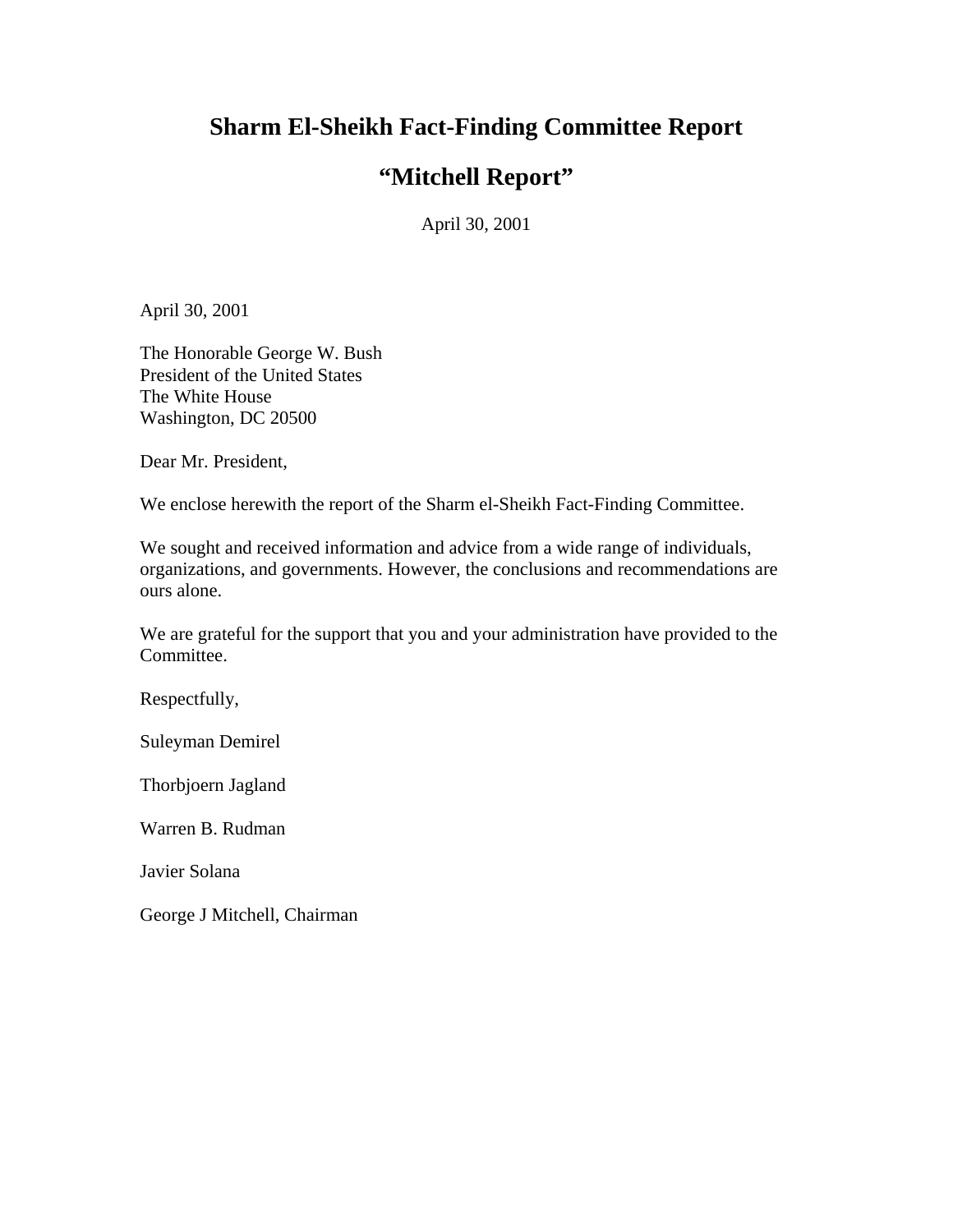## **SUMMARY OF RECOMMENDATIONS**

The Government of Israel (GOI) and the Palestinian Authority (PA) must act swiftly and decisively to halt the violence. Their immediate objectives then should be to rebuild confidence and resume negotiations.

During this mission our aim has been to fulfill the mandate agreed at Sharm el-Sheikh. We value the support given our work by the participants at the summit, and we commend the parties for their cooperation. Our principal recommendation is that they recommit themselves to the Sharm el-Sheikh spirit and that they implement the decisions made there in 1999 and 2000. We believe that the summit participants will support bold action by the parties to achieve these objectives.

The restoration of trust is essential, and the parties should take affirmative steps to this end. Given the high level of hostility and mistrust, the timing and sequence of these steps are obviously crucial. This can be decided only by the parties. We urge them to begin the process of decision immediately.

Accordingly, we recommend that steps be taken to:

#### **END THE VIOLENCE**

\* The GOI and the PA should reaffirm their commitment to existing agreements and undertakings and should immediately implement an unconditional cessation of violence.

\* The GOI and PA should immediately resume security cooperation.

#### **REBUILD CONFIDENCE**

\* The PA and GOI should work together to establish a meaningful "cooling off period" and implement additional confidence building measures, some of which were detailed in the October 2000 Sharm el-Sheikh Statement and some of which were offered by the U.S. on January 7, 2001 in Cairo (see Recommendations section for further description).

\* The PA and GOI should resume their efforts to identify, condemn and discourage incitement in all its forms.

\* The PA should make clear through concrete action to Palestinians and Israelis alike that terrorism is reprehensible and unacceptable, and that the PA will make a 100 percent effort to prevent terrorist operations and to punish perpetrators. This effort should include immediate steps to apprehend and incarcerate terrorists operating within the PA's jurisdiction.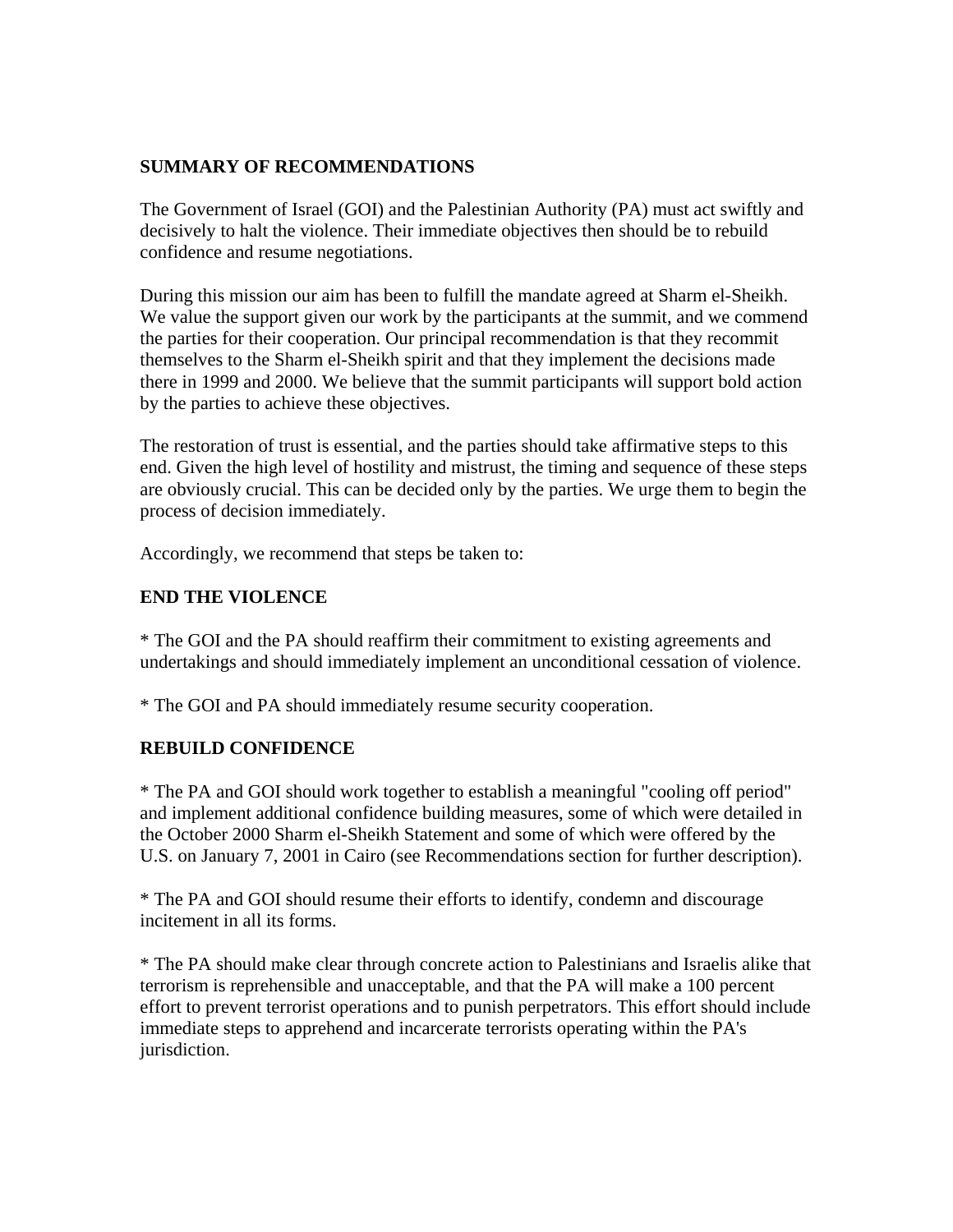\* The GOI should freeze all settlement activity, including the "natural growth" of existing settlements.

\* The GOI should ensure that the IDF adopt and enforce policies and procedures encouraging non-lethal responses to unarmed demonstrators, with a view to minimizing casualties and friction between the two communities.

\* The PA should prevent gunmen from using Palestinian populated areas to fire upon Israeli populated areas and IDF positions. This tactic places civilians on both sides at unnecessary risk.

\* The GOI should lift closures, transfer to the PA all tax revenues owed, and permit Palestinians who had been employed in Israel to return to their jobs; and should ensure that security forces and settlers refrain from the destruction of homes and roads, as well as trees and other agricultural property in Palestinian areas. We acknowledge the GOI's position that actions of this nature have been taken for security reasons. Nevertheless, the economic effects will persist for years.

\* The PA should renew cooperation with Israeli security agencies to ensure, to the maximum extent possible, that Palestinian workers employed within Israel are fully vetted and free of connections to organizations and individuals engaged in terrorism.

\* The PA and GOI should consider a joint undertaking to preserve and protect holy places sacred to the traditions of Jews, Muslims, and Christians.

\* The GOI and PA should jointly endorse and support the work of Palestinian and Israeli non- governmental organizations involved in cross-community initiatives linking the two peoples

# **RESUME NEGOTIATIONS**

In the spirit of the Sharm el-Sheikh agreements and understandings of 1999 and 2000, we recommend that the parties meet to reaffirm their commitment to signed agreements and mutual understandings, and take corresponding action. This should be the basis for resuming full and meaningful negotiations.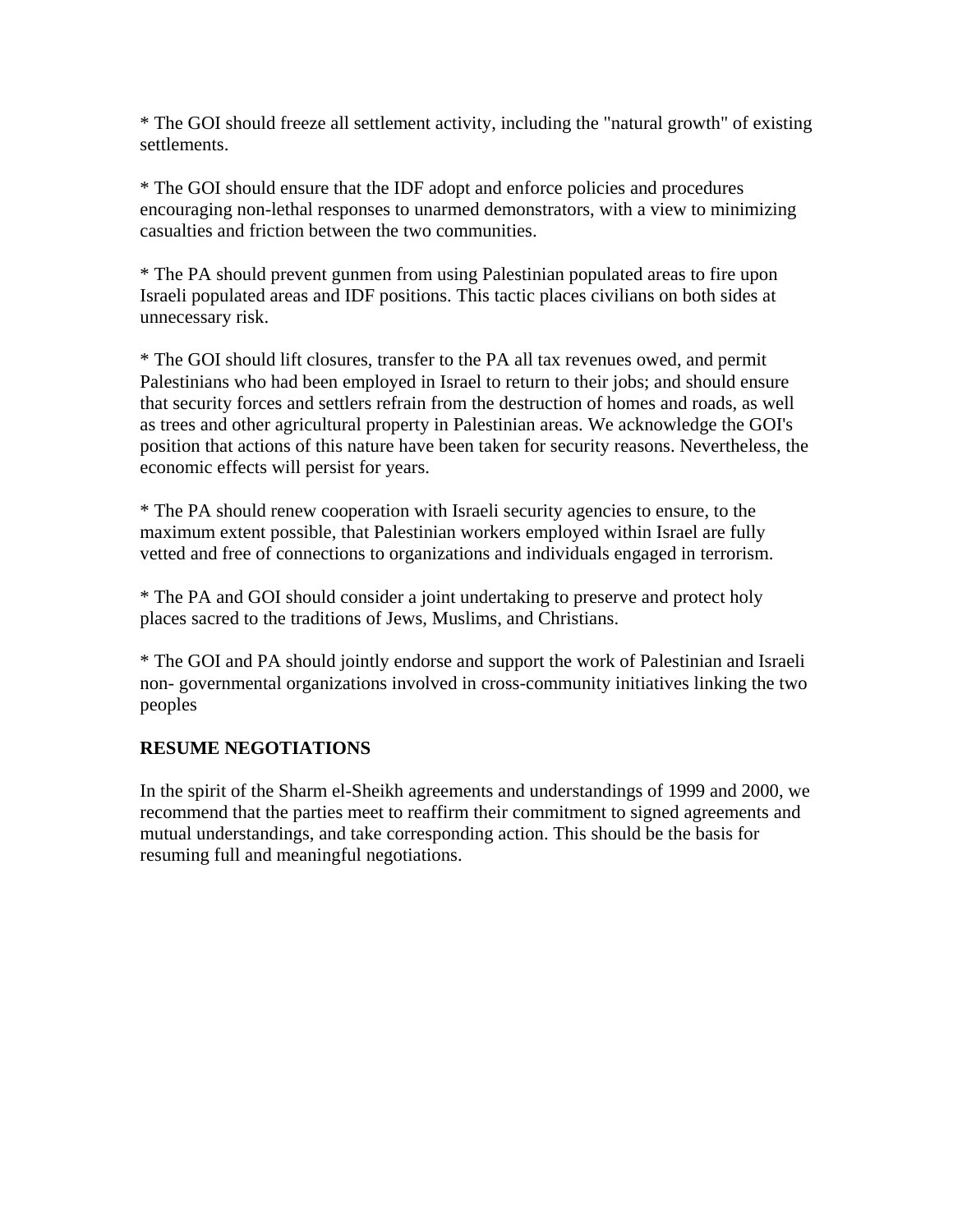## **INTRODUCTION**

On October 17, 2000, at the conclusion of the Middle East Peace Summit at Sharm el-Sheikh, Egypt, the President of the United States spoke on behalf of the participants (the Government of Israel, the Palestinian Authority, the Governments of Egypt, Jordan, and the United States, the United Nations, and the European Union). Among other things, the President stated that:

The United States will develop with the Israelis and Palestinians, as well as in consultation with the United Nations Secretary General, a committee of fact-finding on the events of the past several weeks and how to prevent their recurrence. The committee's report will be shared by the U.S. President with the U.N. Secretary General and the parties prior to publication. A final report shall be submitted under the auspices of the U.S. President for publication.1

On November 7, 2000, following consultations with the other participants, the President asked us to serve on what has come to be known as the Sharm el-Sheikh Fact-Finding Committee. In a letter to us on December 6, 2000, the President stated that:

The purpose of the Summit, and of the agreement that ensued, was to end the violence, to prevent its recurrence, and to find a path back to the peace process. In its actions and mode of operation, therefore, the Committee should be guided by these overriding goals ... The Committee should strive to steer clear of any step that will intensify mutual blame and finger-pointing between the parties. As I noted in my previous letter, "the Committee should not become a divisive force or a focal point for blame and recrimination but rather should serve to forestall violence and confrontation and provide lessons for the future." This should not be a tribunal whose purpose is to determine the guilt or innocence of individuals or of the parties; rather, it should be a fact-finding committee whose purpose is to determine what happened and how to avoid it recurring in the future. 2

After our first meeting, held before we visited the region, we urged an end to all violence. Our meetings and our observations during our subsequent visits to the region have intensified our convictions in this regard. Whatever the source, violence will not solve the problems of the region. It will only make them worse. Death and destruction will not bring peace, but will deepen the hatred and harden the resolve on both sides. There is only one way to peace, justice, and security in the Middle East, and that is through negotiation.

Despite their long history and close proximity, some Israelis and Palestinians seem not to fully appreciate each other's problems and concerns. Some Israelis appear not to comprehend the humiliation and frustration that Palestinians must endure every day as a result of living with the continuing effects of occupation, sustained by the presence of Israeli military forces and settlements in their midst, or the determination of the Palestinians to achieve independence and genuine self-determination. Some Palestinians appear not to comprehend the extent to which terrorism creates fear among the Israeli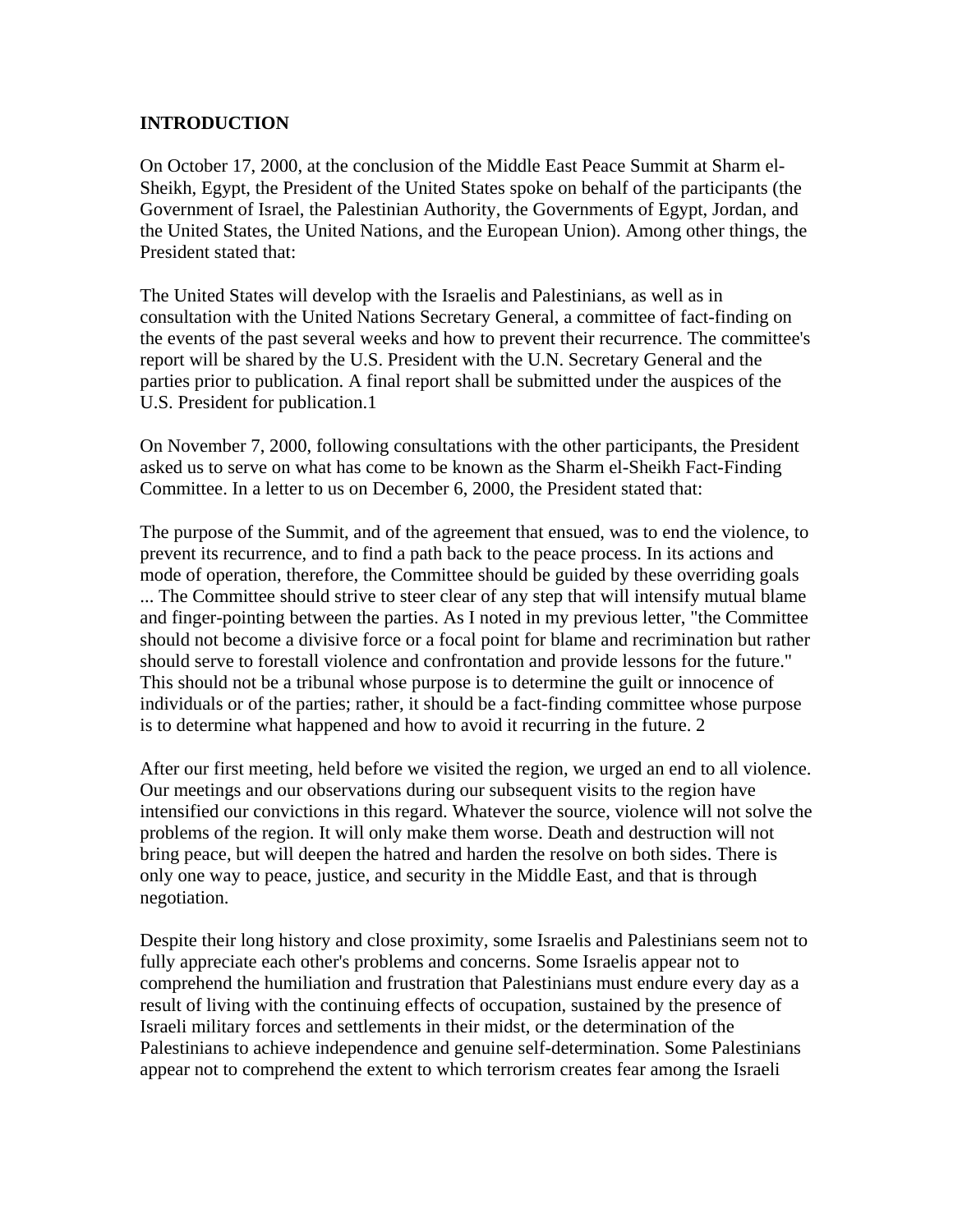people and undermines their belief in the possibility of co-existence, or the determination of the GOI to do whatever is necessary to protect its people.

Fear, hate, anger, and frustration have risen on both sides. The greatest danger of all is that the culture of peace, nurtured over the previous decade, is being shattered. In its place there is a growing sense of futility and despair, and a growing resort to violence.

Political leaders on both sides must act and speak decisively to reverse these dangerous trends; they must rekindle the desire and the drive for peace. That will be difficult. But it can be done and it must be done, for the alternative is unacceptable and should be unthinkable.

Two proud peoples share a land and a destiny. Their competing claims and religious differences have led to a grinding, demoralizing, dehumanizing conflict. They can continue in conflict or they can negotiate to find a way to live side-by-side in peace.

There is a record of achievement. In 1991 the first peace conference with Israelis and Palestinians took place in Madrid to achieve peace based on UN Security Council Resolutions 242 and 338. In 1993, the Palestine Liberation Organization (PLO) and Israel met in Oslo for the first face-to-face negotiations; they led to mutual recognition and the Declaration of Principles (signed by the parties in Washington, D.C. on September 13, 1993), which provided a road map to reach the destination agreed in Madrid. Since then, important steps have been taken in Cairo, in Washington, and elsewhere. Last year the parties came very close to a permanent settlement.

So much has been achieved. So much is at risk. If the parties are to succeed in completing their journey to their common destination, agreed commitments must be implemented, international law respected, and human rights protected. We encourage them to return to negotiations, however difficult. It is the only path to peace, justice and security.

# **DISCUSSION**

It is clear from their statements that the participants in the summit of last October hoped and intended that the outbreak of violence, then less than a month old, would soon end. The U.S. President's letters to us, asking that we make recommendations on how to prevent a recurrence of violence, reflect that intention.

Yet the violence has not ended. It has worsened. Thus the overriding concern of those in the region with whom we spoke is to end the violence and to return to the process of shaping a sustainable peace. That is what we were told, and were asked to address, by Israelis and Palestinians alike. It was the message conveyed to us as well by President Mubarak of Egypt, King Abdullah of Jordan, and UN Secretary General Annan.

Their concern must be ours. If our report is to have effect, it must deal with the situation that exists, which is different from that envisaged by the summit participants. In this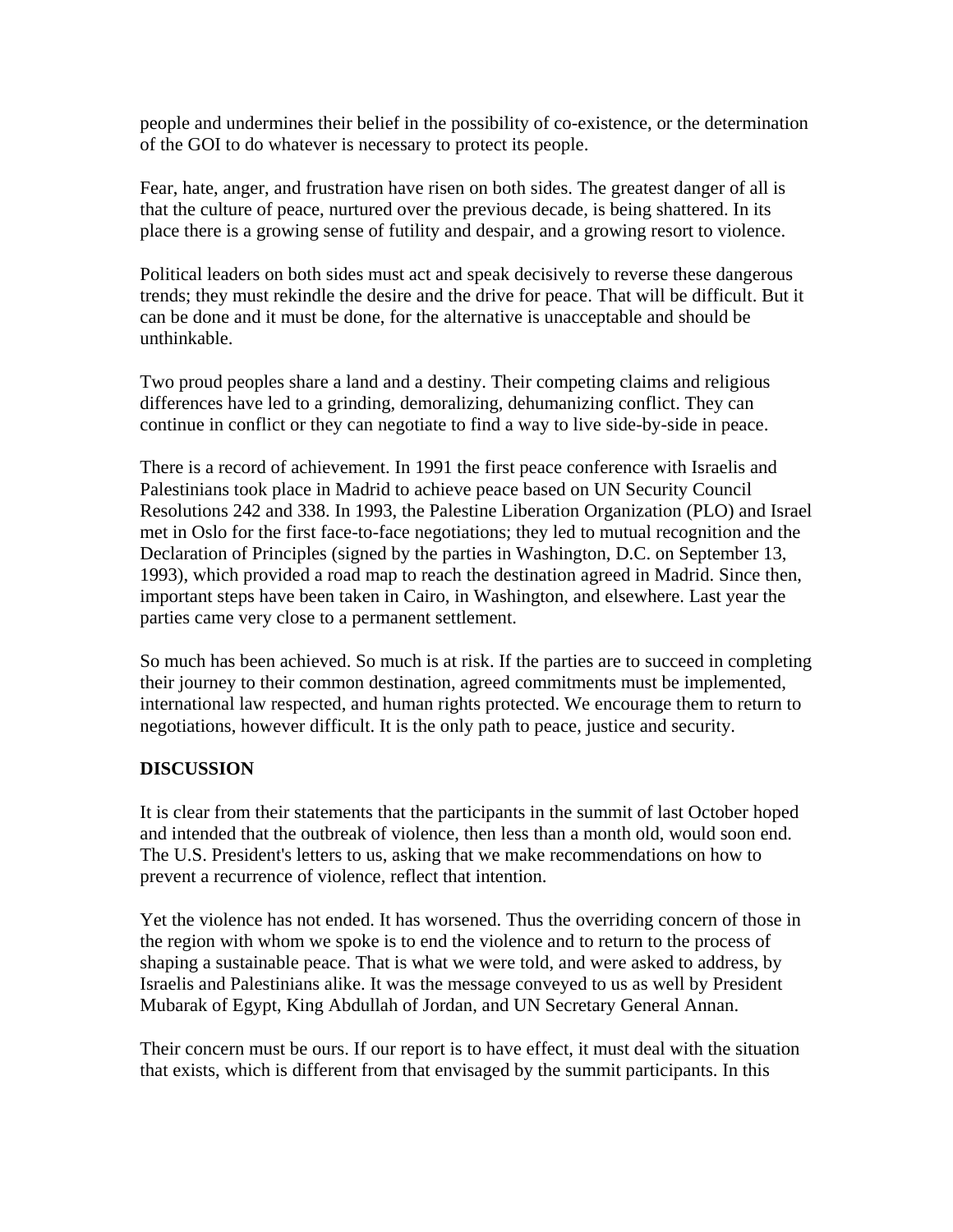report, we will try to answer the questions assigned to us by the Sharm el-Sheikh summit: What happened? Why did it happen?

In light of the current situation, however, we must elaborate on the third part of our mandate: How can the recurrence of violence be prevented? The relevance and impact of our work, in the end, will be measured by the recommendations we make concerning the following:

- \* Ending the Violence.
- \* Rebuilding Confidence.
- \* Resuming Negotiations.

# **WHAT HAPPENED?**

We are not a tribunal. We complied with the request that we not determine the guilt or innocence of individuals or of the parties. We did not have the power to compel the testimony of witnesses or the production of documents. Most of the information we received came from the parties and, understandably, it largely tended to support their arguments.

In this part of our report, we do not attempt to chronicle all of the events from late September 2000 onward. Rather, we discuss only those that shed light on the underlying causes of violence.

In late September 2000, Israeli, Palestinian, and other officials received reports that Member of the Knesset (now Prime Minister) Ariel Sharon was planning a visit to the Haram al-Sharif/Temple Mount in Jerusalem. Palestinian and U.S. officials urged then Prime Minister Ehud Barak to prohibit the visit.3 Mr. Barak told us that he believed the visit was intended to be an internal political act directed against him by a political opponent, and he declined to prohibit it.

Mr. Sharon made the visit on September 28 accompanied by over 1,000 Israeli police officers. Although Israelis viewed the visit in an internal political context, Palestinians saw it as highly provocative to them. On the following day, in the same place, a large number of unarmed Palestinian demonstrators and a large Israeli police contingent confronted each other. According to the U.S. Department of State, "Palestinians held large demonstrations and threw stones at police in the vicinity of the Western Wall. Police used rubber-coated metal bullets and live ammunition to disperse the demonstrators, killing 4 persons and injuring about 200."4 According to the GOI, 14 Israeli policemen were injured.5

Similar demonstrations took place over the following several days.6 Thus began what has become known as the "Al-Aqsa Intifada" (Al-Aqsa being a mosque at the Haram al-Sharif/Temple Mount).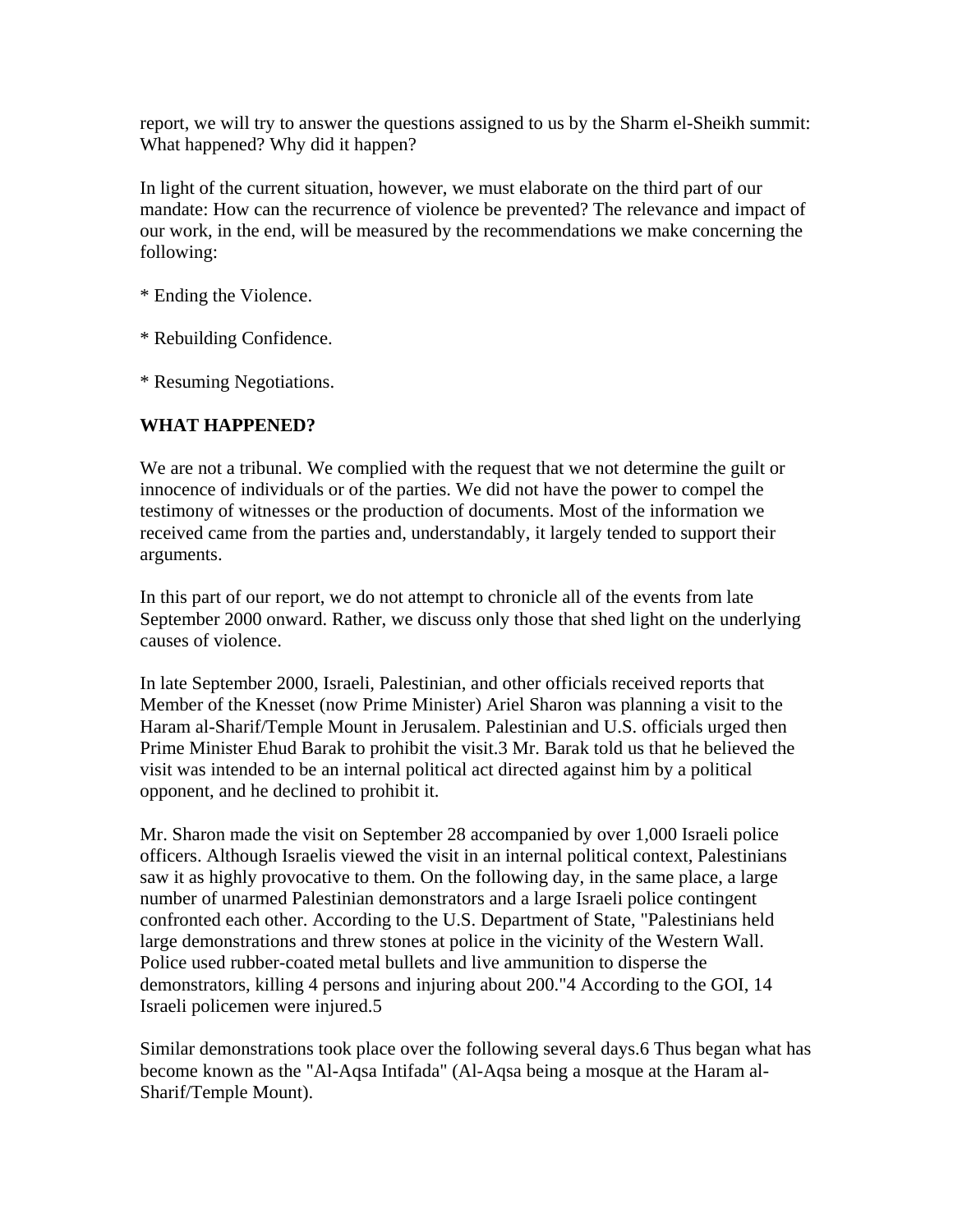The GOI asserts that the immediate catalyst for the violence was the breakdown of the Camp David negotiations on July 25, 2000 and the "widespread appreciation in the international community of Palestinian responsibility for the impasse."7 In this view, Palestinian violence was planned by the PA leadership, and was aimed at "provoking and incurring Palestinian casualties as a means of regaining the diplomatic initiative."8

The Palestine Liberation Organization (PLO) denies the allegation that the intifada was planned. It claims, however, that "Camp David represented nothing less than an attempt by Israel to extend the force it exercises on the ground to negotiations,"9 and that "the failure of the summit, and the attempts to allocate blame on the Palestinian side only added to the tension on the ground..."10

From the perspective of the PLO, Israel responded to the disturbances with excessive and illegal use of deadly force against demonstrators; behavior which, in the PLO's view, reflected Israel's contempt for the lives and safety of Palestinians. For Palestinians, the widely seen images of the killing of 12-year-old Muhammad al Durra in Gaza on September 30, shot as he huddled behind his father, reinforced that perception.

From the perspective of the GOI, the demonstrations were organized and directed by the Palestinian leadership to create sympathy for their cause around the world by provoking Israeli security forces to fire upon demonstrators, especially young people. For Israelis, the lynching of two military reservists, First Sgt. Vadim Novesche and First Cpl. Yosef Avrahami, in Ramallah on October 12, reflected a deep-seated Palestinian hatred of Israel and Jews.

What began as a series of confrontations between Palestinian demonstrators and Israeli security forces, which resulted in the GOI's initial restrictions on the movement of people and goods in the West Bank and Gaza Strip (closures), has since evolved into a wider array of violent actions and responses. There have been exchanges of fire between builtup areas, sniping incidents and clashes between Israeli settlers and Palestinians. There have also been terrorist acts and Israeli reactions thereto (characterized by the GOI as counter-terrorism), including killings, further destruction of property and economic measures. Most recently, there have been mortar attacks on Israeli locations and IDF ground incursions into Palestinian areas.

From the Palestinian perspective, the decision of Israel to characterize the current crisis as "an armed conflict short of war"11 is simply a means "to justify its assassination policy, its collective punishment policy, and its use of lethal force."12 From the Israeli perspective, "The Palestinian leadership have instigated, orchestrated and directed the violence. It has used, and continues to use, terror and attrition as strategic tools."13

In their submissions, the parties traded allegations about the motivation and degree of control exercised by the other. However, we were provided with no persuasive evidence that the Sharon visit was anything other than an internal political act; neither were we provided with persuasive evidence that the PA planned the uprising.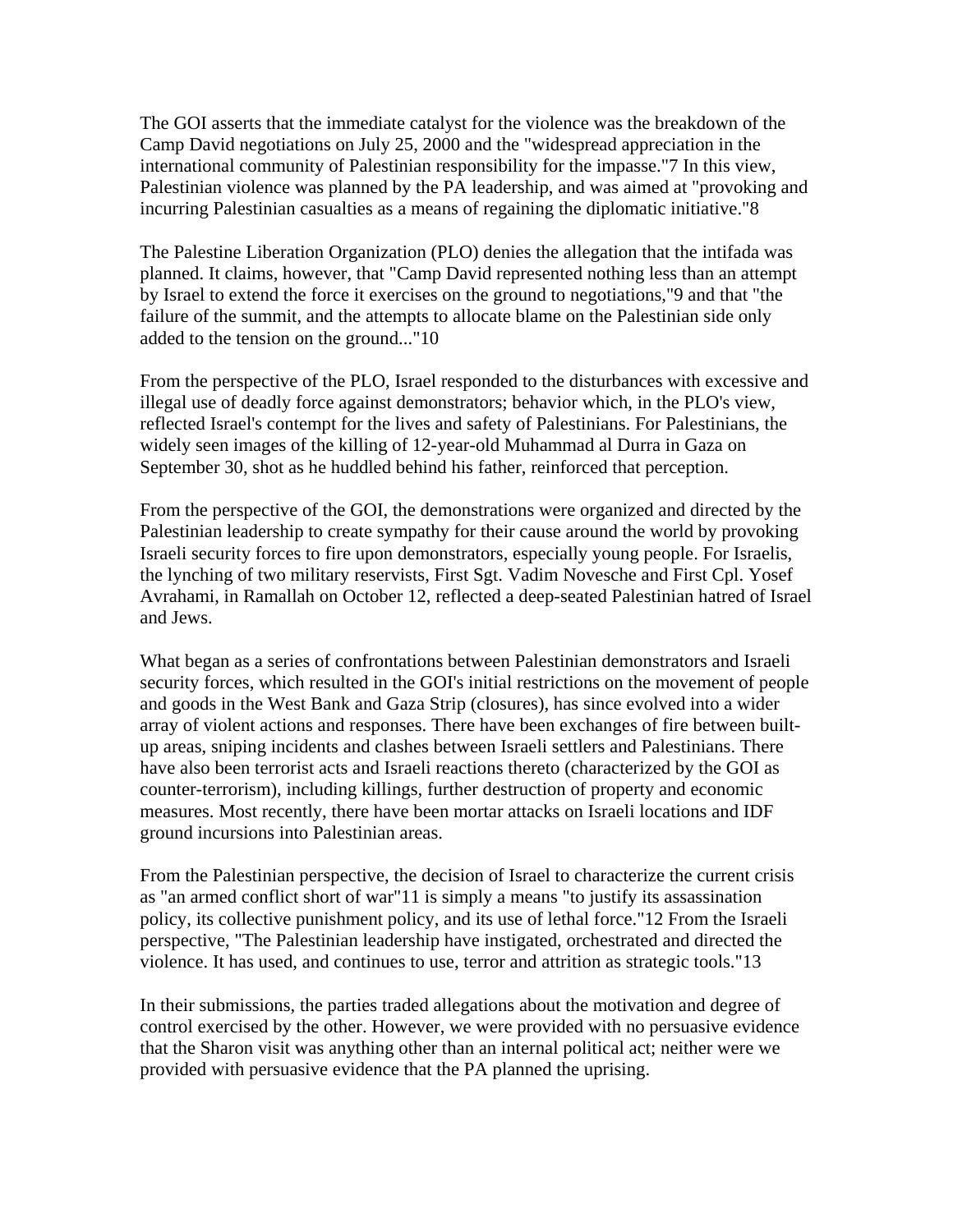Accordingly, we have no basis on which to conclude that there was a deliberate plan by the PA to initiate a campaign of violence at the first opportunity; or to conclude that there was a deliberate plan by the GOI to respond with lethal force.

However, there is also no evidence on which to conclude that the PA made a consistent effort to contain the demonstrations and control the violence once it began; or that the GOI made a consistent effort to use non-lethal means to control demonstrations of unarmed Palestinians. Amid rising anger, fear, and mistrust, each side assumed the worst about the other and acted accordingly.

The Sharon visit did not cause the "Al-Aqsa Intifada." But it was poorly timed and the provocative effect should have been foreseen; indeed it was foreseen by those who urged that the visit be prohibited. More significant were the events that followed: the decision of the Israeli police on September 29 to use lethal means against the Palestinian demonstrators; and the subsequent failure, as noted above, of either party to exercise restraint.

# **WHY DID IT HAPPEN?**

The roots of the current violence extend much deeper than an inconclusive summit conference. Both sides have made clear a profound disillusionment with the behavior of the other in failing to meet the expectations arising from the peace process launched in Madrid in 1991 and then in Oslo in 1993. Each side has accused the other of violating specific undertakings and undermining the spirit of their commitment to resolving their political differences peacefully.

Divergent Expectations: We are struck by the divergent expectations expressed by the parties relating to the implementation of the Oslo process. Results achieved from this process were unthinkable less than 10 years ago. During the latest round of negotiations, the parties were closer to a permanent settlement than ever before.

Nonetheless, Palestinians and Israelis alike told us that the premise on which the Oslo process is based - that tackling the hard "permanent status" issues be deferred to the end of the process - has gradually come under serious pressure. The step-by-step process agreed to by the parties was based on the assumption that each step in the negotiating process would lead to enhanced trust and confidence. To achieve this, each party would have to implement agreed upon commitments and abstain from actions that would be seen by the other as attempts to abuse the process in order to predetermine the shape of the final outcome. If this requirement is not met, the Oslo road map cannot successfully lead to its agreed destination. Today, each side blames the other for having ignored this fundamental aspect, resulting in a crisis in confidence. This problem became even more pressing with the opening of permanent status talks.

The GOI has placed primacy on moving toward a Permanent Status Agreement in a nonviolent atmosphere, consistent with commitments contained in the agreements between the parties. "Even if slower than was initially envisaged, there has, since the start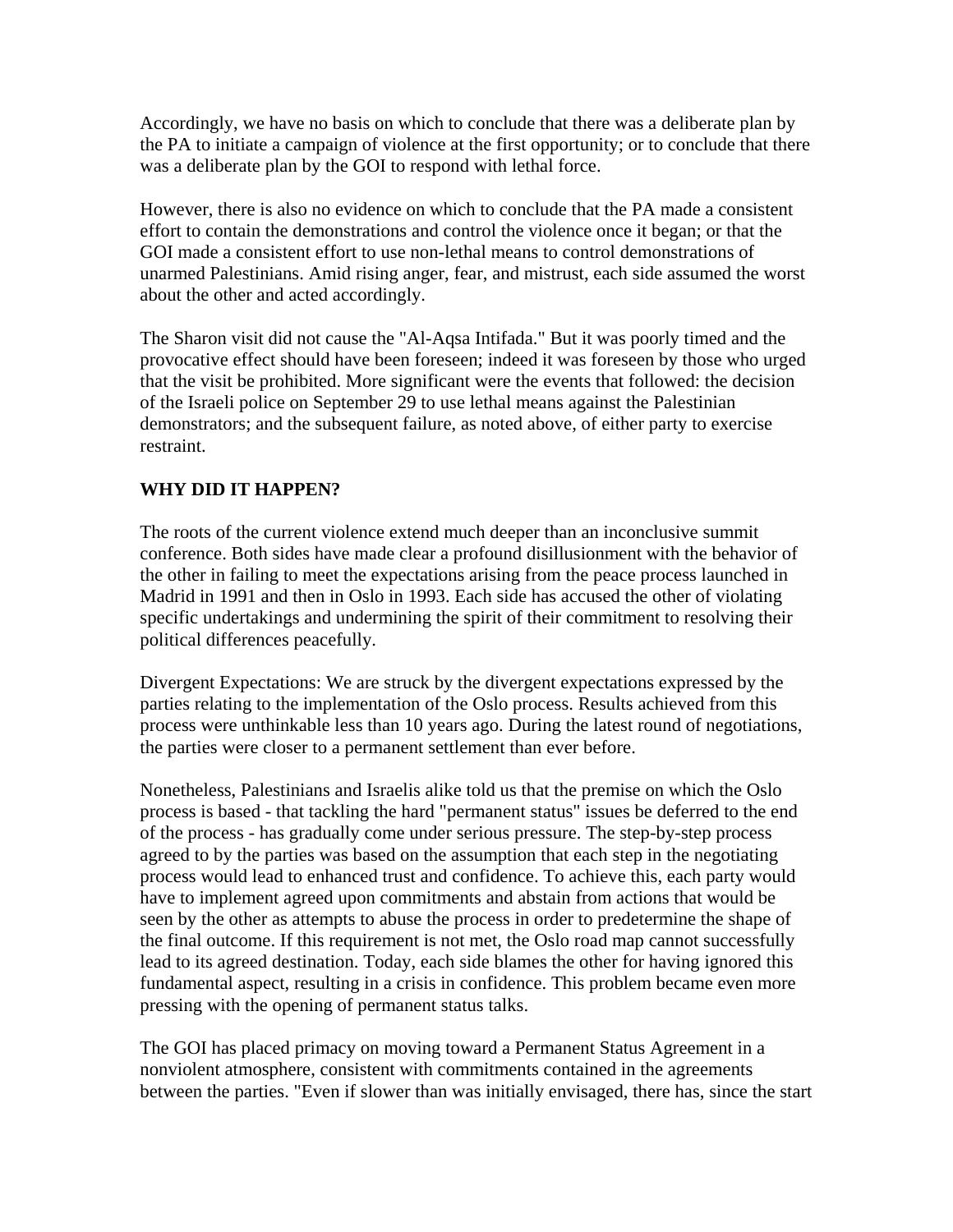of the peace process in Madrid in 1991, been steady progress towards the goal of a Permanent Status Agreement without the resort to violence on a scale that has characterized recent weeks."14 The "goal" is the Permanent Status Agreement, the terms of which must be negotiated by the parties.

The PLO view is that delays in the process have been the result of an Israeli attempt to prolong and solidify the occupation. Palestinians "believed that the Oslo process would yield an end to Israeli occupation in five years,"15 the timeframe for the transitional period specified in the Declaration of Principles. Instead there have been, in the PLO's view, repeated Israeli delays culminating in the Camp David summit, where, "Israel proposed to annex about 11.2% of the West Bank (excluding Jerusalem)..." and offered unacceptable proposals concerning Jerusalem, security and refugees. "In sum, Israel's proposals at Camp David provided for Israel's annexation of the best Palestinian lands, the perpetuation of Israeli control over East Jerusalem, a continued Israeli military presence on Palestinian territory, Israeli control over Palestinian natural resources, airspace and borders, and the return of fewer than 1% of refugees to their homes."16

Both sides see the lack of full compliance with agreements reached since the opening of the peace process as evidence of a lack of good faith. This conclusion led to an erosion of trust even before the permanent status negotiations began.

Divergent Perspectives: During the last seven months, these views have hardened into divergent realities. Each side views the other as having acted in bad faith; as having turned the optimism of Oslo into the suffering and grief of victims and their loved ones. In their statements and actions, each side demonstrates a perspective that fails to recognize any truth in the perspective of the other.

The Palestinian Perspective: For the Palestinian side, "Madrid" and "Oslo" heralded the prospect of a State, and guaranteed an end to the occupation and a resolution of outstanding matters within an agreed time frame. Palestinians are genuinely angry at the continued growth of settlements and at their daily experiences of humiliation and disruption as a result of Israel's presence in the Palestinian territories. Palestinians see settlers and settlements in their midst not only as violating the spirit of the Oslo process, but also as an application of force in the form of Israel's overwhelming military superiority, which sustains and protects the settlements.

The Interim Agreement provides that "the two parties view the West Bank and Gaza as a single territorial unit, the integrity and status of which will be preserved during the interim period." Coupled with this, the Interim Agreement's prohibition on taking steps which may prejudice permanent status negotiations denies Israel the right to continue its illegal expansionist settlement policy. In addition to the Interim Agreement, customary international law, including the Fourth Geneva Convention, prohibits Israel (as an occupying power) from establishing settlements in occupied territory pending an end to the conflict.17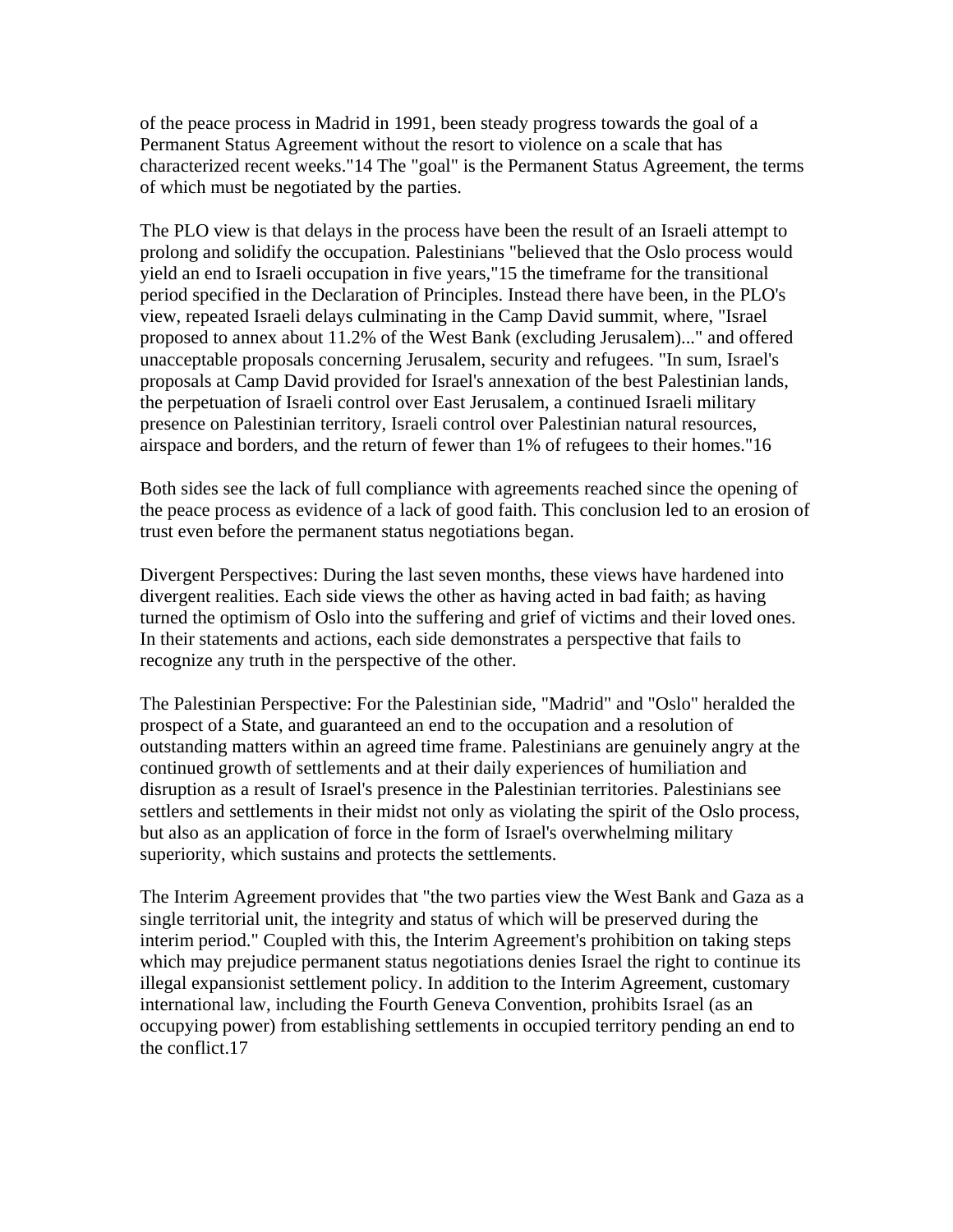The PLO alleges that Israeli political leaders "have made no secret of the fact that the Israeli interpretation of Oslo was designed to segregate the Palestinians in noncontiguous enclaves, surrounded by Israeli military-controlled borders, with settlements and settlement roads violating the territories' integrity."18 According to the PLO, "In the seven years since the [Declaration of Principles], the settler population in the West Bank, excluding East Jerusalem and the Gaza Strip, has doubled to 200,000, and the settler population in East Jerusalem has risen to 170,000. Israel has constructed approximately 30 new settlements, and expanded a number of existing ones to house these new settlers."19

The PLO also claims that the GOI has failed to comply with other commitments such as the further withdrawal from the West Bank and the release of Palestinian prisoners. In addition, Palestinians expressed frustration with the impasse over refugees and the deteriorating economic circumstances in the West Bank and Gaza Strip.

The Israeli Perspective: From the GOI perspective, the expansion of settlement activity and the taking of measures to facilitate the convenience and safety of settlers do not prejudice the outcome of permanent status negotiations.

Israel understands that the Palestinian side objects to the settlements in the West Bank and the Gaza Strip. Without prejudice to the formal status of the settlements, Israel accepts that the settlements are an outstanding issue on which there will have to be agreement as part of any permanent status resolution between the sides. This point was acknowledged and agreed upon in the Declaration of Principles of 13 September 1993 as well as in other agreements between the two sides. There has in fact been a good deal of discussion on the question of settlements between the two sides in the various negotiations toward a permanent status agreement.20

Indeed, Israelis point out that at the Camp David summit and during subsequent talks the GOI offered to make significant concessions with respect to settlements in the context of an overall agreement.

Security, however, is the key GOI concern. The GOI maintains that the PLO has breached its solemn commitments by continuing the use of violence in the pursuit of political objectives. "Israel's principal concern in the peace process has been security. This issue is of overriding importance... [S]ecurity is not something on which Israel will bargain or compromise. The failure of the Palestinian side to comply with both the letter and spirit of the security provisions in the various agreements has long been a source of disturbance in Israel."21

According to the GOI, the Palestinian failure takes several forms: institutionalized anti-Israel, anti-Jewish incitement; the release from detention of terrorists; the failure to control illegal weapons; and the actual conduct of violent operations, ranging from the insertion of riflemen into demonstrations to terrorist attacks on Israeli civilians. The GOI maintains that the PLO has explicitly violated its renunciation of terrorism and other acts of violence,22 thereby significantly eroding trust between the parties. The GOI perceives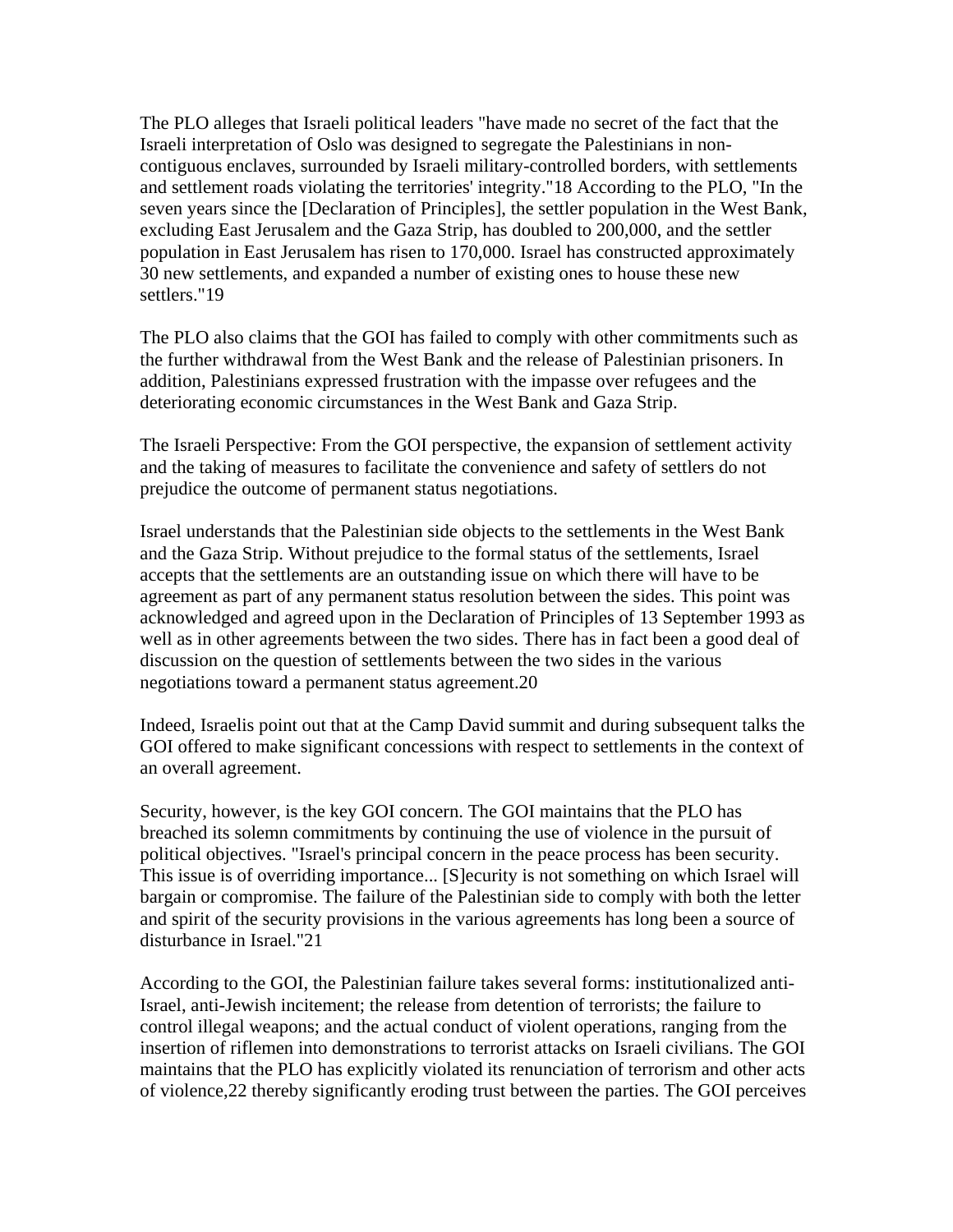"a thread, implied but nonetheless clear, that runs throughout the Palestinian submissions. It is that Palestinian violence against Israel and Israelis is somehow explicable, understandable, legitimate."23

# **END THE VIOLENCE**

For Israelis and Palestinians alike the experience of the past several months has been intensely personal. Through relationships of kinship, friendship, religion, community and profession, virtually everyone in both societies has a link to someone who has been killed or seriously injured in the recent violence. We were touched by their stories. During our last visit to the region, we met with the families of Palestinian and Israeli victims. These individual accounts of grief were heart-rending and indescribably sad. Israeli and Palestinian families used virtually the same words to describe their grief.

When the widow of a murdered Israeli physician -- a man of peace whose practice included the treatment of Arab patients -- tells us that it seems that Palestinians are interested in killing Jews for the sake of killing Jews, Palestinians should take notice. When the parents of a Palestinian child killed while in his bed by an errant .50 caliber bullet draw similar conclusions about the respect accorded by Israelis to Palestinian lives, Israelis need to listen. When we see the shattered bodies of children we know it is time for adults to stop the violence.

With widespread violence, both sides have resorted to portrayals of the other in hostile stereotypes. This cycle cannot be easily broken. Without considerable determination and readiness to compromise, the rebuilding of trust will be impossible.

Cessation of Violence: Since 1991, the parties have consistently committed themselves, in all their agreements, to the path of nonviolence. They did so most recently in the two Sharm el-Sheikh summits of September 1999 and October 2000. To stop the violence now, the PA and GOI need not "reinvent the wheel." Rather, they should take immediate steps to end the violence, reaffirm their mutual commitments, and resume negotiations.

Resumption of Security Cooperation: Palestinian security officials told us that it would take some time - perhaps several weeks - for the PA to reassert full control over armed elements nominally under its command and to exert decisive influence over other armed elements operating in Palestinian areas. Israeli security officials have not disputed these assertions. What is important is that the PA make an all-out effort to enforce a complete cessation of violence and that it be clearly seen by the GOI as doing so. The GOI must likewise exercise a 100 percent effort to ensure that potential friction points, where Palestinians come into contact with armed Israelis, do not become stages for renewed hostilities.

The collapse of security cooperation in early October reflected the belief by each party that the other had committed itself to a violent course of action. If the parties wish to attain the standard of 100 percent effort to prevent violence, the immediate resumption of security cooperation is mandatory.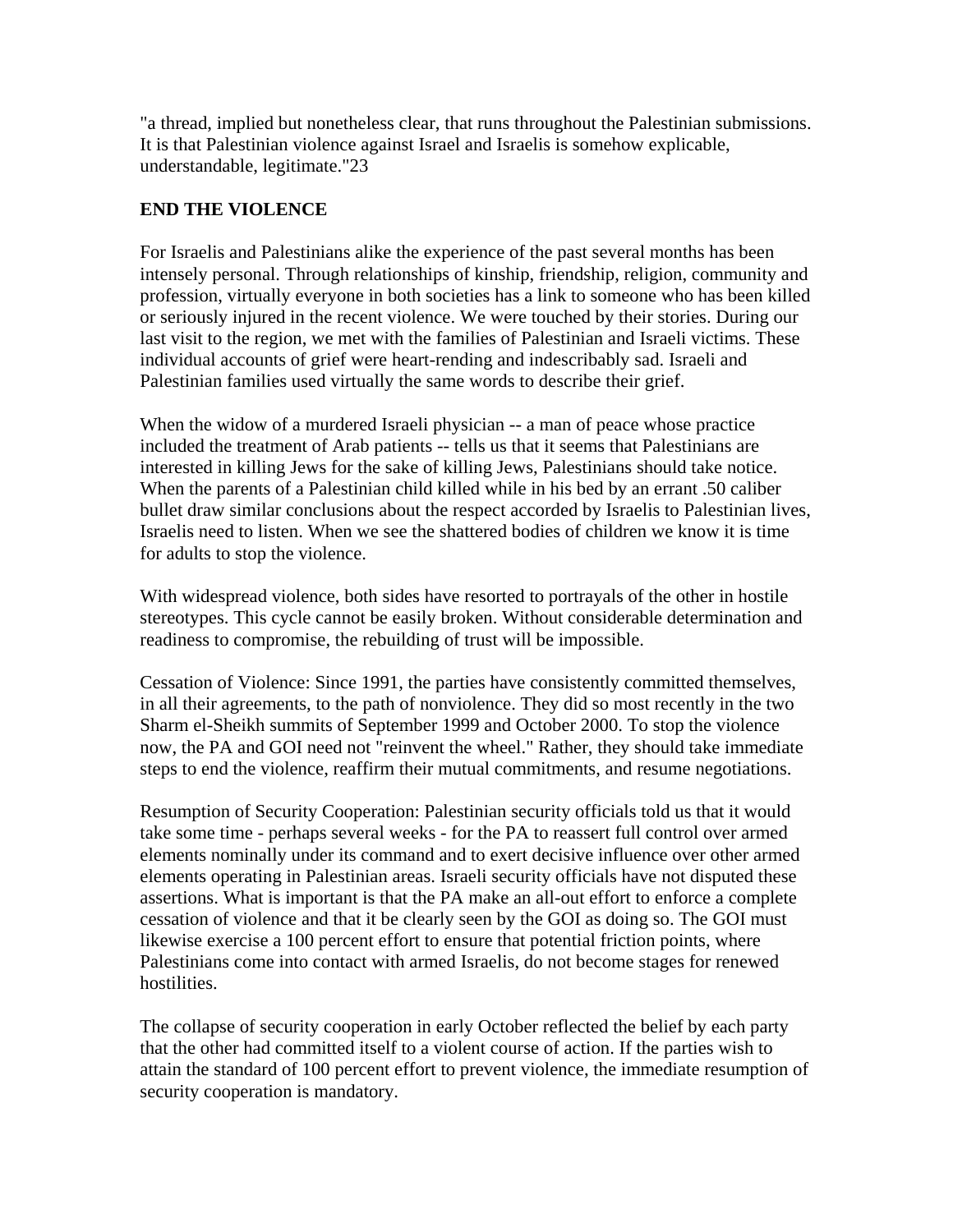We acknowledge the reluctance of the PA to be seen as facilitating the work of Israeli security services absent an explicit political context (i.e., meaningful negotiations) and under the threat of Israeli settlement expansion. Indeed, security cooperation cannot be sustained without such negotiations and with ongoing actions seen as prejudicing the outcome of negotiations. However, violence is much more likely to continue without security cooperation. Moreover, without effective security cooperation, the parties will continue to regard all acts of violence as officially sanctioned.

In order to overcome the current deadlock, the parties should consider how best to revitalize security cooperation. We commend current efforts to that end. Effective cooperation depends on recreating and sustaining an atmosphere of confidence and good personal relations. It is for the parties themselves to undertake the main burden of day-today cooperation, but they should remain open to engaging the assistance of others in facilitating that work. Such outside assistance should be by mutual consent, should not threaten good bilateral working arrangements, and should not act as a tribunal or interpose between the parties. There was good security cooperation until last year that benefited from the good offices of the U.S. (acknowledged by both sides as useful), and was also supported indirectly by security projects and assistance from the European Union. The role of outside assistance should be that of creating the appropriate framework, sustaining goodwill on both sides, and removing friction where possible. That framework must be seen to be contributing to the safety and welfare of both communities if there is to be acceptance by those communities of these efforts.

### **REBUILD CONFIDENCE**

The historic handshake between Chairman Arafat and the late Prime Minister Rabin at the White House in September 1993 symbolized the expectation of both parties that the door to the peaceful resolution of differences had been opened. Despite the current violence and mutual loss of trust, both communities have repeatedly expressed a desire for peace. Channeling this desire into substantive progress has proved difficult. The restoration of trust is essential, and the parties should take affirmative steps to this end. Given the high level of hostility and mistrust, the timing and sequence of these steps are obviously crucial. This can be decided only by the parties. We urge them to begin the process of decision immediately.

Terrorism: In the September 1999 Sharm el-Sheikh Memorandum, the parties pledged to take action against "any threat or act of terrorism, violence or incitement." Although all three categories of hostilities are reprehensible, it was no accident that "terrorism" was placed at the top of the list.

Terrorism involves the deliberate killing and injuring of randomly selected noncombatants for political ends. It seeks to promote a political outcome by spreading terror and demoralization throughout a population. It is immoral and ultimately selfdefeating. We condemn it and we urge that the parties coordinate their security efforts to eliminate it.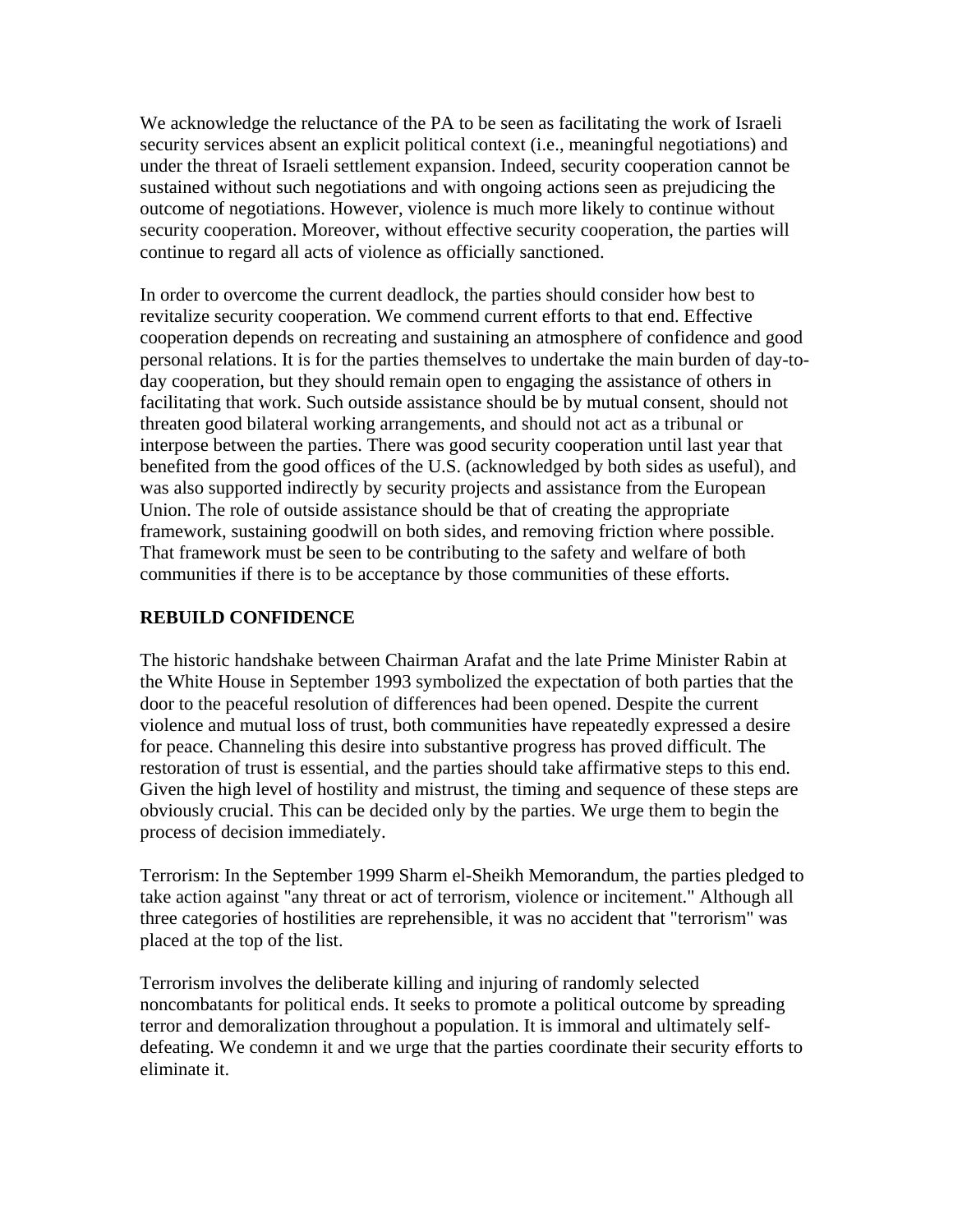In its official submissions and briefings, the GOI has accused the PA of supporting terrorism by releasing incarcerated terrorists, by allowing PA security personnel to abet, and in some cases to conduct terrorist operations, and by terminating security cooperation with the GOI The PA vigorously denies the accusations. But Israelis hold the view that the PA's leadership has made no real effort over the past seven months to prevent anti-Israeli terrorism. The belief is, in and of itself, a major obstacle to the rebuilding of confidence.

We believe that the PA has a responsibility to help rebuild confidence by making clear to both communities that terrorism is reprehensible and unacceptable, and by taking all measures to prevent terrorist operations and to punish perpetrators. This effort should include immediate steps to apprehend and incarcerate terrorists operating within the PA's jurisdiction.

Settlements: The GOI also has a responsibility to help rebuild confidence. A cessation of Palestinian-Israeli violence will be particularly hard to sustain unless the GOI freezes all settlement construction activity. The GOI should also give careful consideration to whether settlements that are focal points for substantial friction are valuable bargaining chips for future negotiations or provocations likely to preclude the onset of productive talks.

The issue is, of course, controversial. Many Israelis will regard our recommendation as a statement of the obvious, and will support it. Many will oppose it. But settlement activities must not be allowed to undermine the restoration of calm and the resumption of negotiations.

During the half-century of its existence, Israel has had the strong support of the United States. In international forums, the U.S. has at times cast the only vote on Israel's behalf. Yet, even in such a close relationship there are some differences. Prominent among those differences is the U.S. Government's long-standing opposition to the GOI's policies and practices regarding settlements. As the then-Secretary of State, James A. Baker, III, commented on May 22, 1991:

Every time I have gone to Israel in connection with the peace process, on each of my four trips, I have been met with the announcement of new settlement activity. This does violate United States policy. It's the first thing that Arabs -- Arab Governments, the first thing that the Palestinians in the territories -- whose situation is really quite desperate the first thing they raise when we talk to them. I don't think there is any bigger obstacle to peace than the settlement activity that continues not only unabated but at an enhanced pace.24

The policy described by Secretary Baker, on behalf of the Administration of President George H. W. Bush, has been, in essence, the policy of every American administration over the past quarter century.25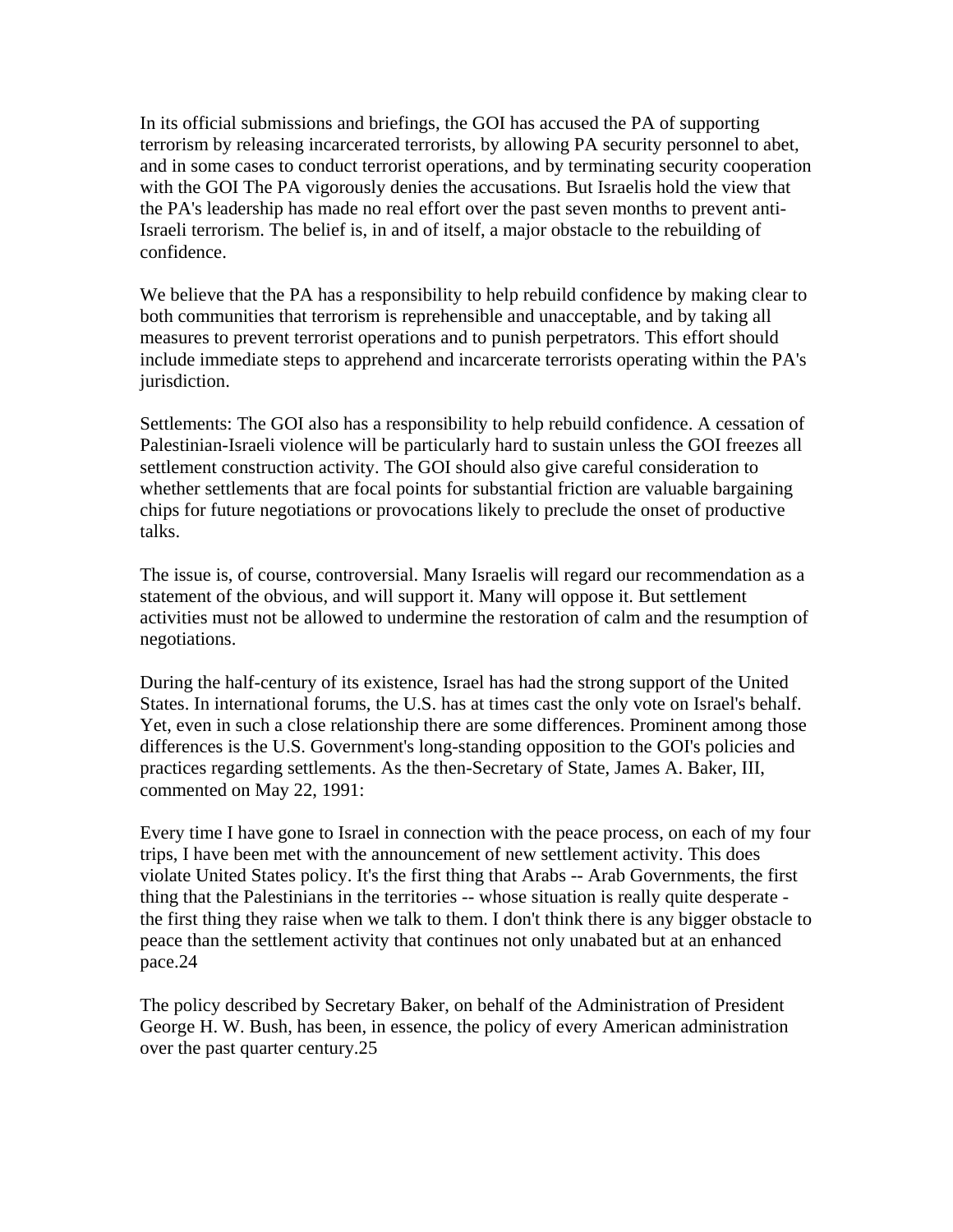Most other countries, including Turkey, Norway, and those of the European Union, have also been critical of Israeli settlement activity, in accordance with their views that such settlements are illegal under international law and not in compliance with previous agreements.

On each of our two visits to the region there were Israeli announcements regarding expansion of settlements, and it was almost always the first issue raised by Palestinians with whom we met. During our last visit, we observed the impact of 6,400 settlers on 140,000 Palestinians in Hebron26 and 6,500 settlers on over 1,100,000 Palestinians in the Gaza Strip.27 The GOI describes its policy as prohibiting new settlements but permitting expansion of exiting settlements to accommodate "natural growth." Palestinians contend that there is no distinction between "new" and "expanded" settlements; and that, except for a brief freeze during the tenure of Prime Minister Yitzak Rabin, there has been a continuing, aggressive effort by Israel to increase the number and size of settlements.

The subject has been widely discussed within Israel. The Ha'aretz English Language Edition editorial of April 10, 2001 stated:

A government which seeks to argue that its goal is to reach a solution to the conflict with the Palestinians through peaceful means, and is trying at this stage to bring an end to the violence and terrorism, must announce an end to construction in the settlements.28

The circumstances in the region are much changed from those which existed nearly 20 years ago. Yet, President Reagan's words remain relevant: "The immediate adoption of a settlements freeze by Israel, more than any other action, could create the confidence needed..."

Beyond the obvious confidence-building qualities of a settlement freeze, we note that many of the confrontations during this conflict have occurred at points where Palestinians, settlers, and security forces protecting the settlers, meet. Keeping both the peace and these friction points will be very difficult.

Reducing Tension: We were told by both Palestinians and Israelis that emotions generated by the many recent deaths and funerals have fueled additional confrontations, and, in effect, maintained the cycle of violence. We cannot urge one side or the other to refrain from demonstrations. But both sides must make clear that violent demonstrations will not be tolerated. We can and do urge that both sides exhibit a greater respect for human life when demonstrators confront security personnel. In addition, a renewed effort to stop the violence might feature, for a limited time, a "cooling off" period during which public demonstrations at or near friction points will be discouraged in order to break the cycle of violence. To the extent that demonstrations continue, we urge that demonstrators and security personnel keep their distance from one another to reduce the potential for lethal confrontation.

Actions and Responses: Members of the Committee staff witnessed an incident involving stone throwing in Ramallah from the perspectives, on the ground, of both sides. The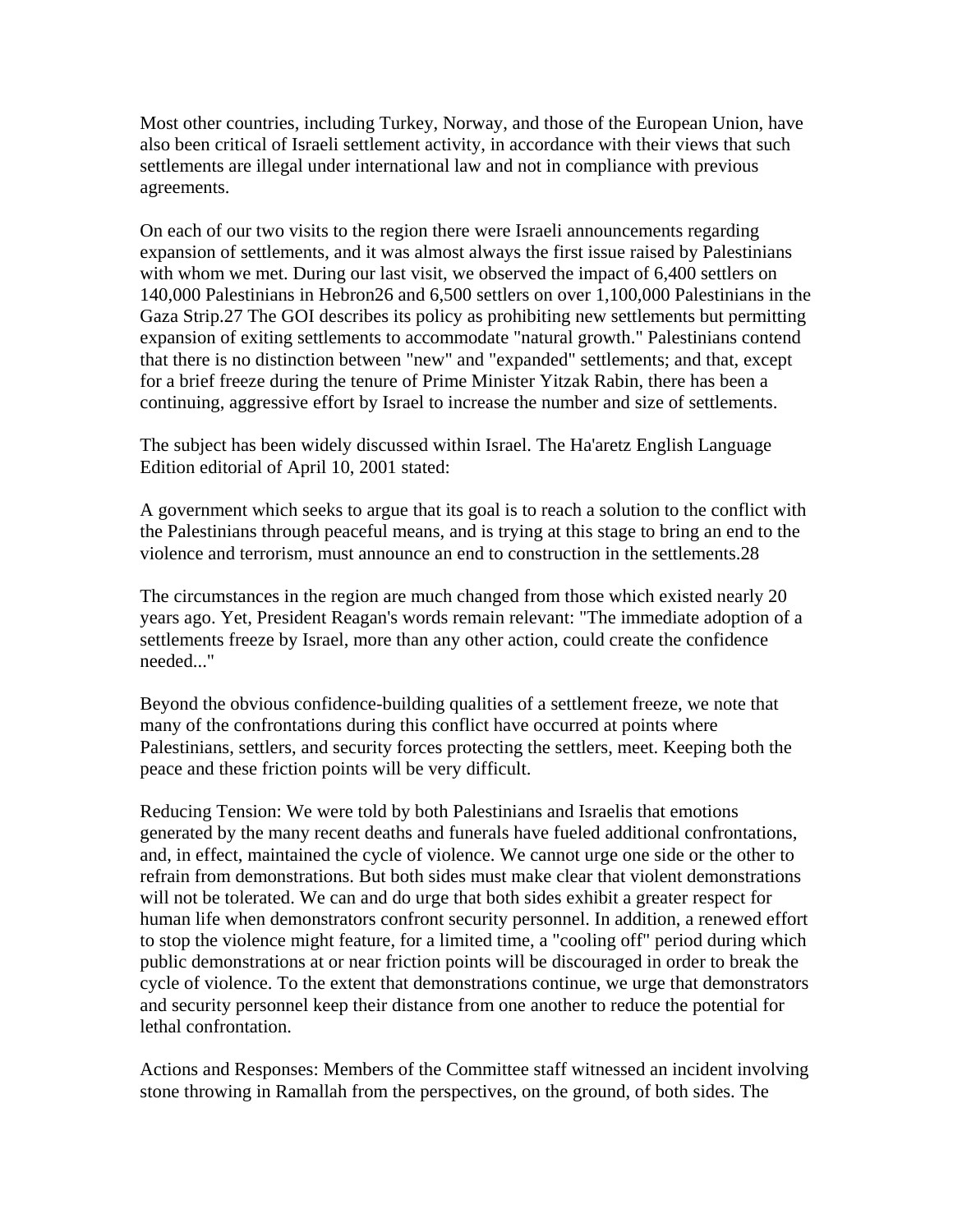people confronting one another were mostly young men. The absence of senior leadership on the IDF side was striking. Likewise, the absence of responsible security and other officials counseling restraint on the Palestinian side was obvious.

Concerning such confrontations, the GOI takes the position that "Israel is engaged in an armed conflict short of war. This is not a civilian disturbance or a demonstration or a riot. It is characterized by live-fire attacks on a significant scale [emphasis added] ... [T]he attacks are carried out by a well-armed and organized militia..."29 Yet, the GOI acknowledges that of some 9,000 "attacks" by Palestinians against Israelis, "some 2,700 [about 30 percent] involved the use of automatic weapons, rifles, hand guns, grenades, [and] explosives of other kinds."30

Thus, for the first three months of the current uprising, most incidents did not involve Palestinian use of firearms and explosives. B'Tselem reported that, "according to IDF figures, 73 percent of the incidents [from September 29 to December 2, 2000] did not include Palestinian gunfire. Despite this, it was in these incidents that most of the Palestinians [were] killed and wounded. . ."31 Altogether, nearly 500 people were killed and over 10,000 injured over the past seven months; the overwhelming majority in both categories were Palestinian. Many of these deaths were avoidable, as were many Israeli deaths.

Israel's characterization of the conflict, as noted above, is overly broad, for it does not adequately describe the variety of incidents reported since late September 2000. Moreover, by thus defining the conflict, the IDF has suspended its policy of mandating investigations by the Department of Military Police Investigations whenever a Palestinian in the territories dies at the hands of an IDF soldier in an incident not involving terrorism. In the words of the GOI, "Where Israel considers that there is reason to investigate particular incidents, it does so, although, given the circumstances of armed conflict, it does not do so routinely."32 We believe, however, that by abandoning the blanket "armed conflict short of war" characterization and by re-instituting mandatory military police investigations, the GOI could help mitigate deadly violence and help rebuild mutual confidence. Notwithstanding the danger posed by stone-throwers, an effort should be made to differentiate between terrorism and protests.

Controversy has arisen between the parties over what Israel calls the "targeting of individual enemy combatants."33 The PLO describes these actions as "extra-judicial executions,"34 and claims that Israel has engaged in an "assassination policy" that is "in clear violation of Article 32 of the Fourth Geneva Convention... ."35 The GOI states that, "whatever action Israel has taken has been taken firmly within the bounds of the relevant and accepted principles relating to the conduct of hostilities."36

With respect to demonstrations, the GOI has acknowledged "that individual instances of excessive response may have occurred. To a soldier or a unit coming under Palestinian attack, the equation is not that of the Israeli army versus some stone throwing Palestinian protesters. It is a personal equation."37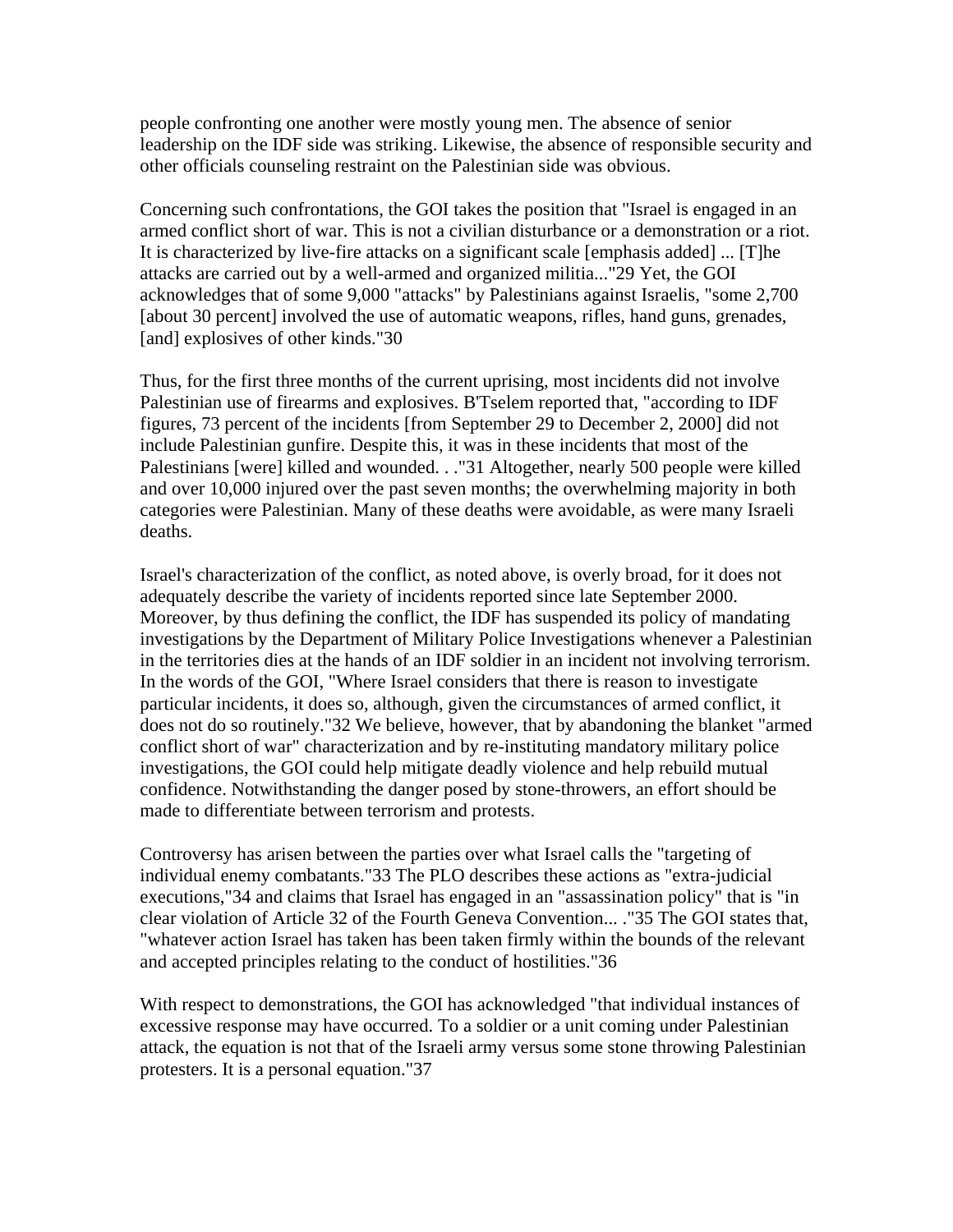We understand this concern, particularly since rocks can maim or even kill. It is no easy matter for a few young soldiers, confronted by large numbers of hostile demonstrators, to make fine legal distinctions on the spot. Still, this "personal equation" must fit within an organizational ethic; in this case, The Ethical Code of the Israel Defense Forces, which states, in part:

The sanctity of human life in the eyes of the IDF servicemen will find expression in all of their actions, in deliberate and meticulous planning, in safe and intelligent training and in proper execution of their mission. In evaluating the risk to self and others, they will use the appropriate standards and will exercise constant care to limit injury to life to the extent required to accomplish the mission.38

Those required to respect the IDF ethical code are largely draftees, as the IDF is a conscript force. Active duty enlisted personnel, noncommissioned officers and junior officers -- the categories most likely to be present at friction points -- are young, often teenagers. Unless more senior career personnel or reservists are stationed at friction points, no IDF personnel present in these sensitive areas have experience to draw upon from previous violent Israeli-Palestinian confrontations. We think it is essential, especially in the context of restoring confidence by minimizing deadly confrontations, that the IDF deploy more senior, experienced soldiers to these sensitive points.

There were incidents where IDF soldiers have used lethal force, including live ammunition and modified metal-cored rubber rounds, against unarmed demonstrators throwing stones.39 The IDF should adopt crowd-control tactics that minimize the potential for deaths and casualties, withdrawing metal-cored rubber rounds from general use and using instead rubber baton rounds without metal cores.

We are deeply concerned about the public safety implications of exchanges of fire between populated areas, in particular between Israeli settlements and neighboring Palestinian villages. Palestinian gunmen have directed small arms fire at Israeli settlements and at nearby IDF positions from within or adjacent to civilian dwellings in Palestinian areas, thus endangering innocent, Israeli and Palestinian civilians alike. We condemn the positioning of gunmen within or near civilian dwellings. The IDF often responds to such gunfire with heavy caliber weapons, sometimes resulting in deaths and injuries to innocent Palestinians. An IDF officer told us at the Ministry of Defense on March 23, 2001 that, "When shooting comes from a building we respond, and sometimes there are innocent people in the building." Obviously, innocent people are injured and killed during exchanges of this nature. We urge that such provocations cease and that the IDF exercise maximum restraint in its responses if they do occur. Inappropriate or excessive uses of force often lead to escalation.

We are aware of IDF sensitivities about these subjects. More than once we were asked: "What about Palestinian rules of engagement? What about a Palestinian code of ethics for their military personnel?" These are valid questions.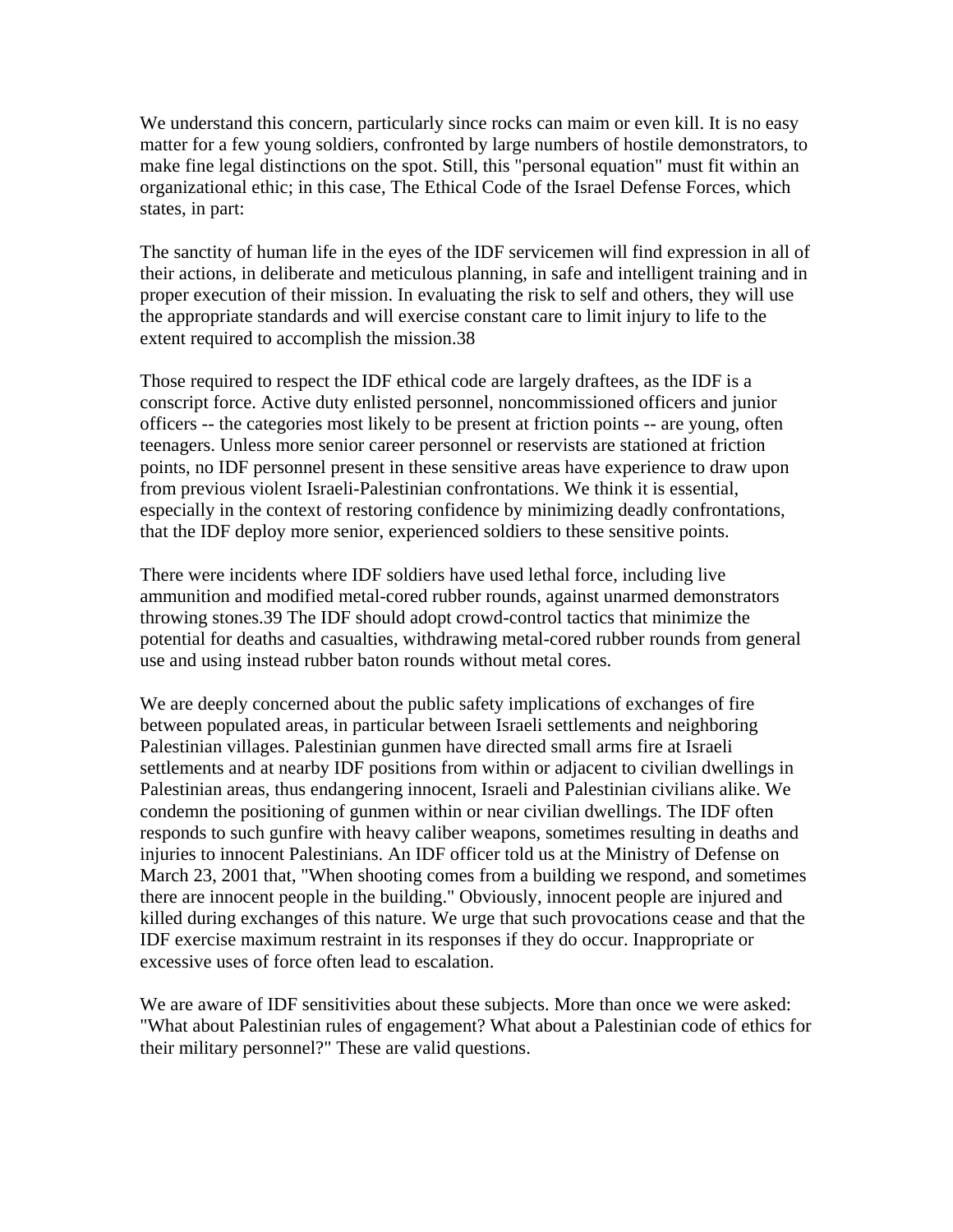On the Palestinian side there are disturbing ambiguities in the basic areas of responsibility and accountability. The lack of control exercised by the PA over its own security personnel and armed elements affiliated with the PA leadership is very troubling. We urge the PA to take all necessary steps to establish a clear and unchallenged chain of command for armed personnel operating under its authority. We recommend that the PA institute and enforce effective standards of conduct and accountability, both within the uniformed ranks and between the police and the civilian political leadership to which it reports.

Incitement: In their submissions and briefings to the Committee, both sides expressed concerns about hateful language and images emanating from the other, citing numerous examples of hostile sectarian and ethnic rhetoric in the Palestinian and Israeli media, in school curricula and in statements by religious leaders, politicians and others.

We call on the parties to renew their formal commitments to foster mutual understanding and tolerance and to abstain from incitement and hostile propaganda. We condemn hate language and incitement in all its forms. We suggest that the parties be particularly cautious about using words in a manner that suggests collective responsibility.

Economic and Social Impact of Violence: Further restrictions on the movement of people and goods have been imposed by Israel on the West Bank and the Gaza Strip. These closures take three forms: those which restrict movement between the Palestinian areas and Israel; those (including curfews) which restrict movement within the Palestinian areas; and those which restrict movement from the Palestinian areas to foreign countries. These measures have disrupted the lives of hundreds of thousands of Palestinians; they have increased Palestinian unemployment to an estimated 40 percent, in part by preventing some 140,000 Palestinians from working in Israel; and have stripped away about one-third of the Palestinian gross domestic product. Moreover, the transfer of tax and customs duty revenues owed to the PA by Israel has been suspended, leading to a serious fiscal crisis in the PA.

Of particular concern to the PA has been the destruction by Israeli security forces and settlers of tens of thousands of olive and fruit trees and other agricultural property. The closures have had other adverse effects, such as preventing civilians from access to urgent medical treatment and preventing students from attending school.

The GOI maintains that these measures were taken in order to protect Israeli citizens from terrorism. Palestinians characterize these measures as "collective punishment." The GOI denies the allegation:

Israel has not taken measures that have had an economic impact simply for the sake of taking such measures or for reasons of harming the Palestinian economy. The measures have been taken for reasons of security. Thus, for example, the closure of the Palestinian territories was taken in order to prevent, or at least minimize the risks of, terrorist attacks. ... The Palestinian leadership has made no attempt to control this activity and bring it to an end.40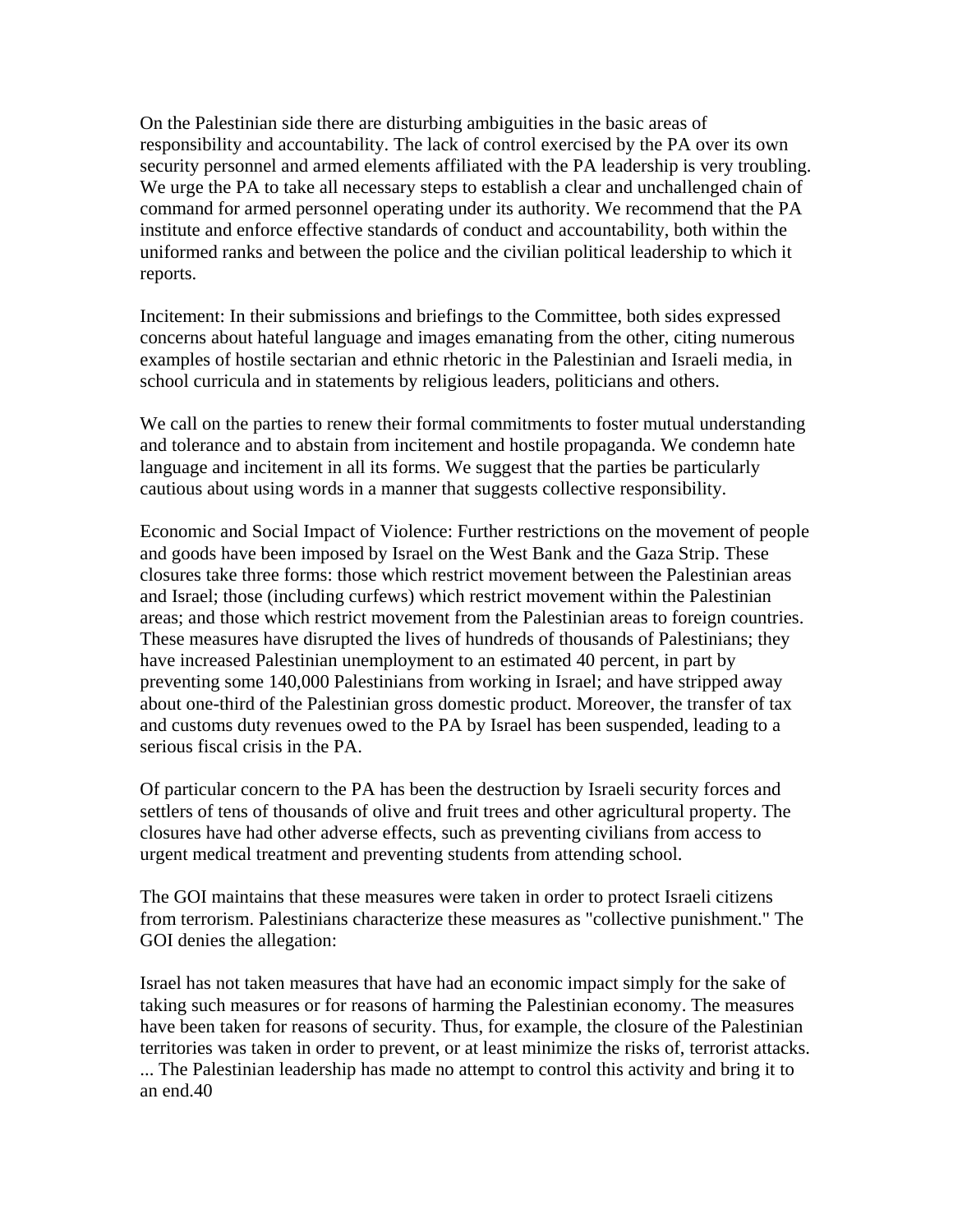Moreover, the GOI points out that violence in the last quarter of 2000 cost the Israeli economy \$1.2 billion (USD), and that the loss continues at a rate of approximately \$150 million (USD) per month.41

We acknowledge Israel's security concerns. We believe, however, that the GOI should lift closures, transfer to the PA all revenues owed, and permit Palestinians who have been employed in Israel to return to their jobs. Closure policies play into the hands of extremists seeking to expand their constituencies and thereby contribute to escalation. The PA should resume cooperation with Israeli security agencies to ensure that Palestinian workers employed within Israel are fully vetted and free of connections to terrorists and terrorist organizations.

International development assistance has from the start been an integral part of the peace process, with an aim to strengthen the socio-economic foundations for peace. This assistance today is more important than ever. We urge the international community to sustain the development agenda of the peace process.

Holy Places: It is particularly regrettable that places such as the Temple Mount/Haram al-Sharif in Jerusalem, Joseph's Tomb in Nablus, and Rachel's Tomb in Bethlehem have been the scenes of violence, death and injury. These are places of peace, prayer and reflection which must be accessible to all believers.

Places deemed holy by Muslims, Jews, and Christians merit respect, protection and preservation. Agreements previously reached by the parties regarding holy places must be upheld. The GOI and the PA should create a joint initiative to defuse the sectarian aspect of their political dispute by preserving and protecting such places. Efforts to develop inter-faith dialogue should be encouraged.

International Force: One of the most controversial subjects raised during our inquiry was the issue of deploying an international force to the Palestinian areas. The PA is strongly in favor of having such a force to protect Palestinian civilians and their property from the IDF and from settlers. The GOI is just as adamantly opposed to an "international protection force," believing that it would prove unresponsive to Israeli security concerns and interfere with bilateral negotiations to settle the conflict.

We believe that to be effective such a force would need the support of both parties. We note that international forces deployed in this region have been or are in a position to fulfill their mandates and make a positive contribution only when they were deployed with the consent of all of the parties involved.

During our visit to Hebron, we were briefed by personnel of the Temporary International Presence in Hebron (TIPH), a presence to which both parties have agreed. The TIPH is charged with observing an explosive situation and writing reports on their observations. If the parties agree, as a confidence-building measure, to draw upon TIPH personnel to help them manage other friction points, we hope that TIPH contributors could accommodate such a request.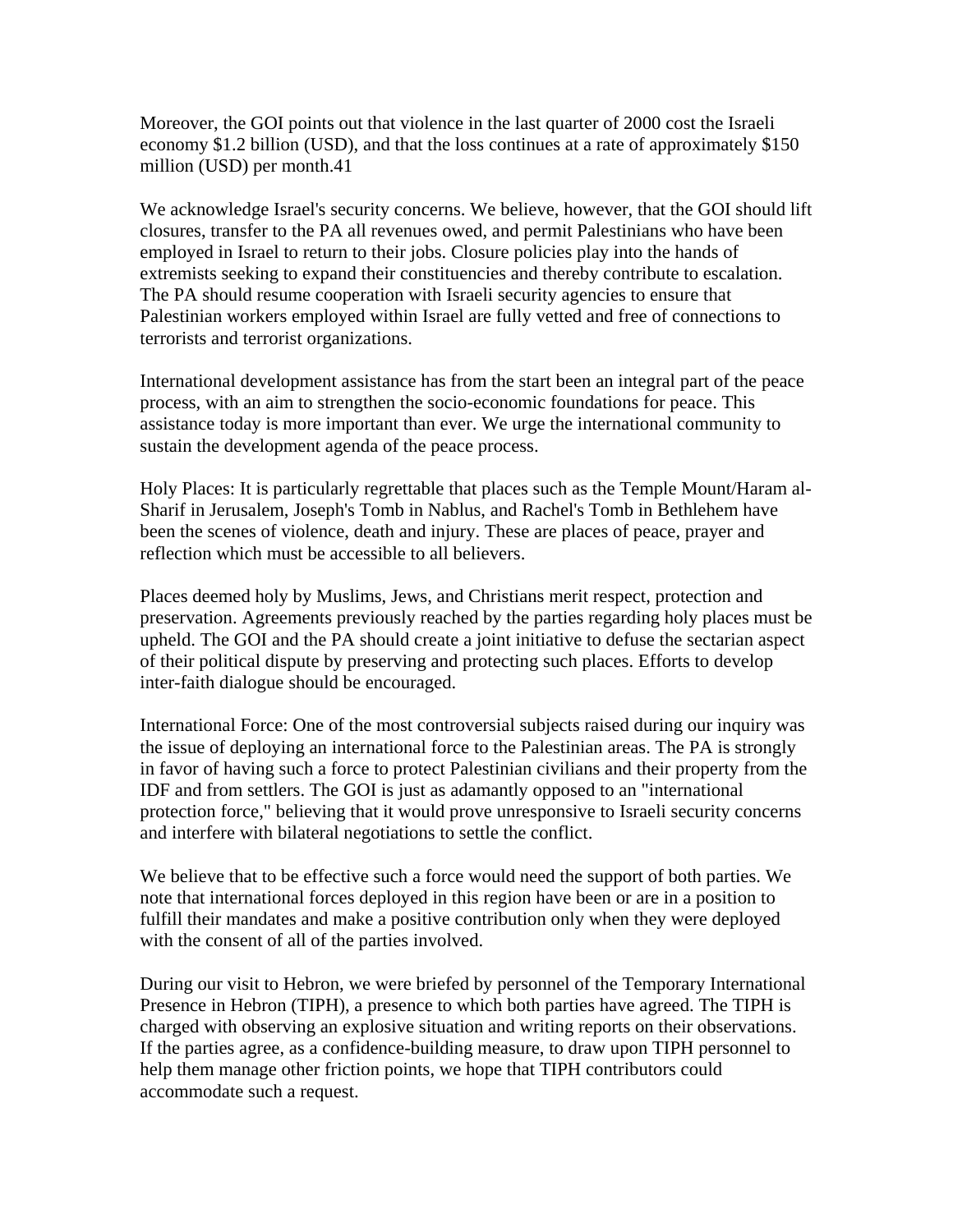Cross-Community Initiatives: Many described to us the near absolute loss of trust. It was all the more inspiring, therefore, to find groups (such as the Parent's Circle and the Economic Cooperation Foundation) dedicated to cross-community understanding in spite of all that has happened. We commend them and their important work.

Regrettably, most of the work of this nature has stopped during the current conflict. To help rebuild confidence, the GOI and PA should jointly endorse and support the work of Israeli and Palestinian non-governmental organizations (NGOs) already involved in confidence-building through initiatives linking both sides. It is important that the PA and GOI support cross-community organizations and initiatives, including the provision of humanitarian assistance to Palestinian villages by Israeli NGOs. Providing travel permits for participants is essential. Cooperation between the humanitarian organizations and the military/security services of the parties should be encouraged and institutionalized.

Such programs can help build, albeit slowly, constituencies for peace among Palestinians and Israelis and can provide safety nets during times of turbulence. Organizations involved in this work are vital for translating good intentions into positive actions.

# **RESUME NEGOTIATIONS**

Israeli leaders do not wish to be perceived as "rewarding violence." Palestinian leaders do not wish to be perceived as "rewarding occupation." We appreciate the political constraints on leaders of both sides. Nevertheless, if the cycle of violence is to be broken and the search for peace resumed, there needs to be a new bilateral relationship incorporating both security cooperation and negotiations.

We cannot prescribe to the parties how best to pursue their political objectives. Yet the construction of a new bilateral relationship solidifying and transcending an agreed cessation of violence requires intelligent risk-taking. It requires, in the first instance, that each party again be willing to regard the other as a partner. Partnership, in turn, requires at this juncture something more than was agreed in the Declaration of Principles and in subsequent agreements. Instead of declaring the peace process to be "dead," the parties should determine how they will conclude their common journey along their agreed "road map," a journey which began in Madrid and continued -- in spite of problems -- until very recently.

To define a starting point is for the parties to decide. Both parties have stated that they remain committed to their mutual agreements and undertakings. It is time to explore further implementation. The parties should declare their intention to meet on this basis, in order to resume full and meaningful negotiations, in the spirit of their undertakings at Sharm el-Sheikh in 1999 and 2000.

Neither side will be able to achieve its principal objectives unilaterally or without political risk. We know how hard it is for leaders to act -- especially if the action can be characterized by political opponents as a concession -- without getting something in return. The PA must -- as it has at previous critical junctures -- take steps to reassure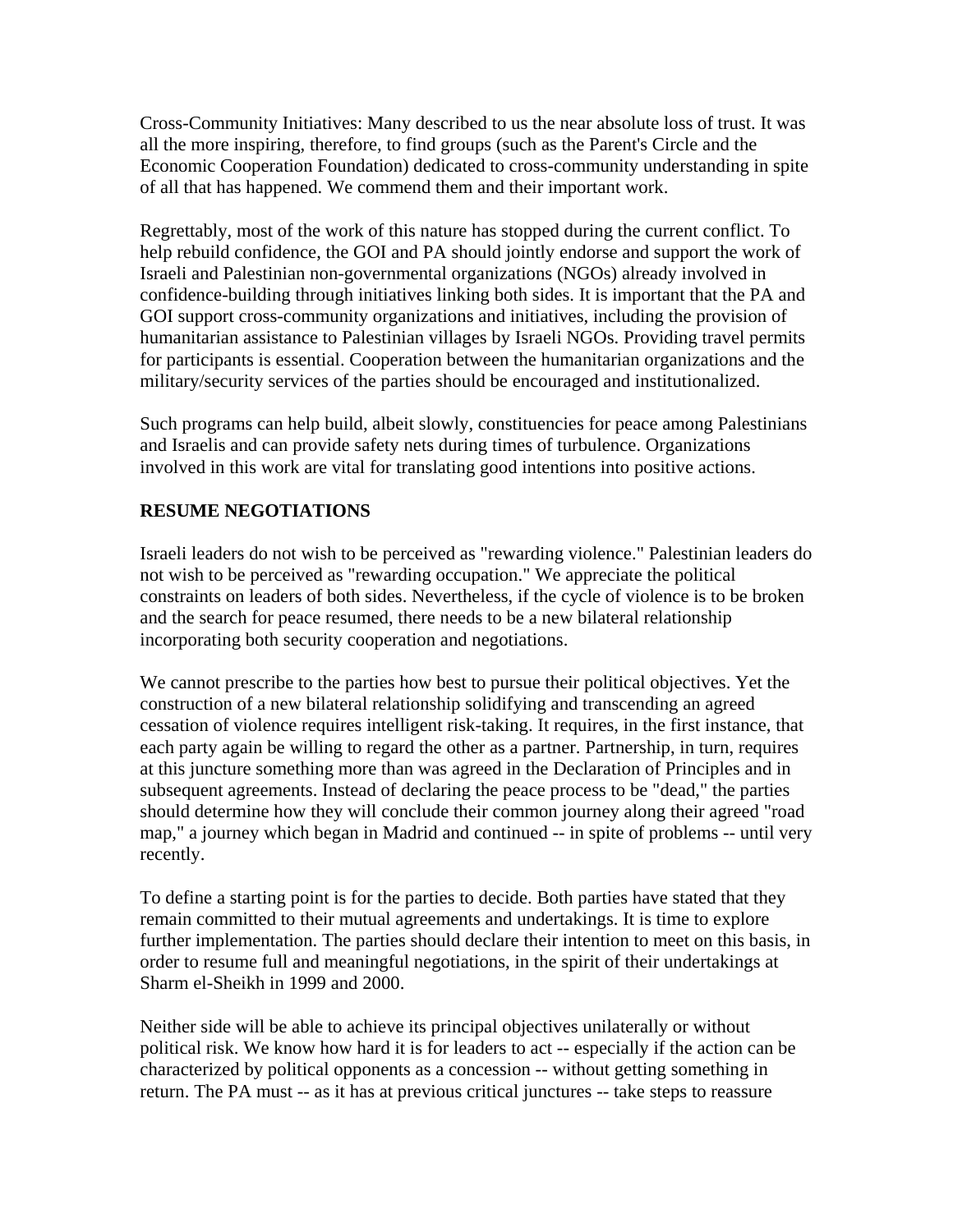Israel on security matters. The GOI must -- as it has in the past -- take steps to reassure the PA on political matters. Israelis and Palestinians should avoid, in their own actions and attitudes, giving extremists, common criminals and revenge seekers the final say in defining their joint future. This will not be easy if deadly incidents occur in spite of effective cooperation. Notwithstanding the daunting difficulties, the very foundation of the trust required to re-establish a functioning partnership consists of each side making such strategic reassurances to the other.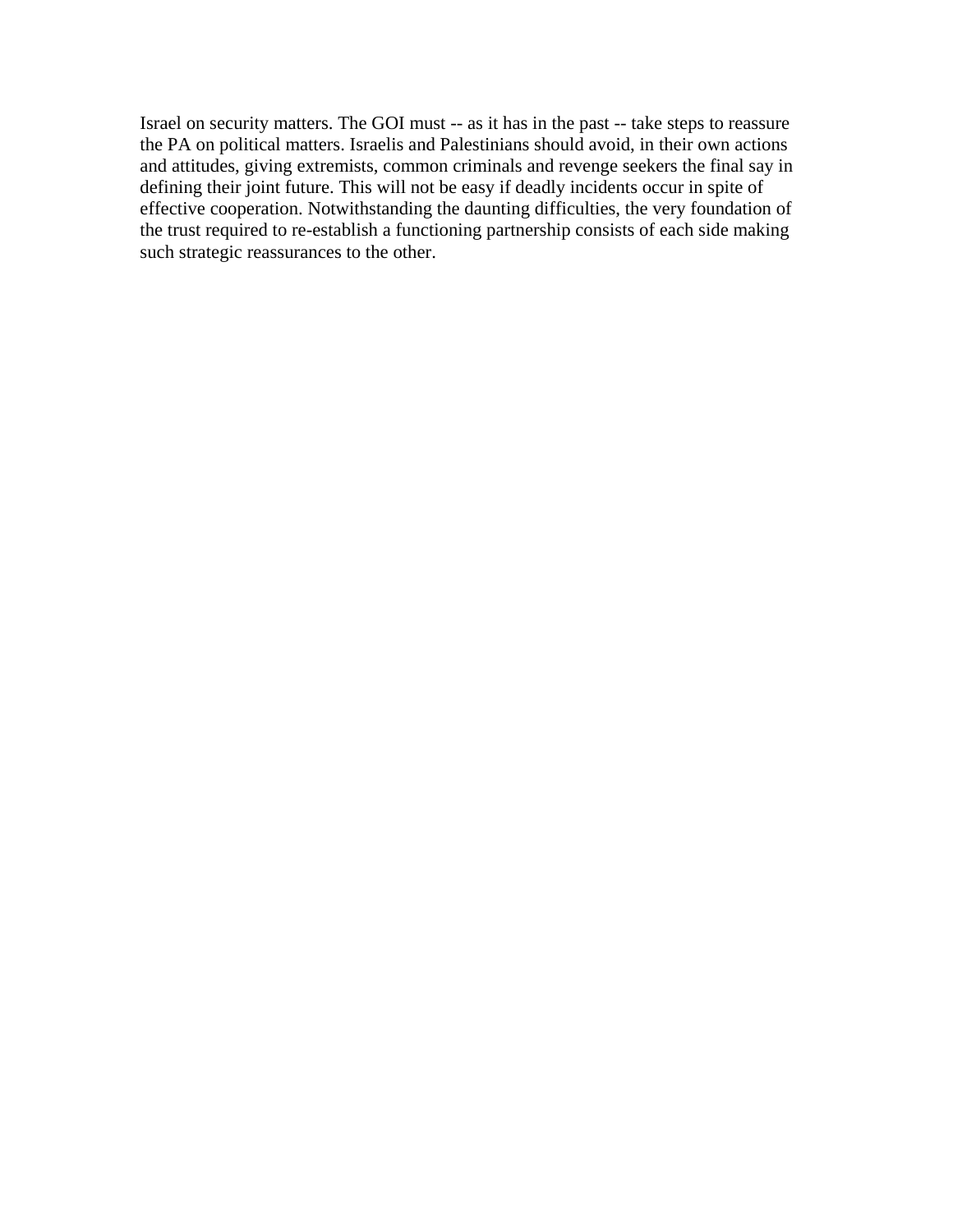# **RECOMMENDATIONS**

The GOI and the PA must act swiftly and decisively to halt the violence. Their immediate objectives then should be to rebuild confidence and resume negotiations. What we are asking is not easy. Palestinians and Israelis - not just their leaders, but two publics at large - have lost confidence in one another. We are asking political leaders to do, for the sake of their people, the politically difficult: to lead without knowing how many will follow.

During this mission our aim has been to fulfill the mandate agreed at Sharm el-Sheikh. We value the support given our work by the participants at the summit, and we commend the parties for their cooperation. Our principal recommendation is that they recommit themselves to the Sharm el-Sheikh spirit, and that they implement the decisions made there in 1999 and 2000. We believe that the summit participants will support bold action by the parties to achieve these objectives.

## **END THE VIOLENCE**

\* The GOI and the PA should reaffirm their commitment to existing agreements and undertakings and should immediately implement an unconditional cessation of violence.

Anything less than a complete effort by both parties to end the violence will render the effort itself ineffective, and will likely be interpreted by the other side as evidence of hostile intent.

\* The GOI and PA should immediately resume security cooperation.

Effective bilateral cooperation aimed at preventing violence will encourage the resumption of negotiations. We are particularly concerned that, absent effective, transparent security cooperation, terrorism and other acts of violence will continue and may be seen as officially sanctioned whether they are or not. The parties should consider widening the scope of security cooperation to reflect the priorities of both communities and to seek acceptance for these efforts from those communities.

We acknowledge the PA's position that security cooperation presents a political difficulty absent a suitable political context, i.e., the relaxation of stringent Israeli security measures combined with ongoing, fruitful negotiations. We also acknowledge the PA's fear that, with security cooperation in hand, the GOI may not be disposed to deal forthrightly with Palestinian political concerns. We believe that security cooperation cannot long be sustained if meaningful negotiations are unreasonably deferred, if security measures "on the ground" are seen as hostile, or if steps are taken that are perceived as provocative or as prejudicing the outcome of negotiations.

# **REBUILD CONFIDENCE**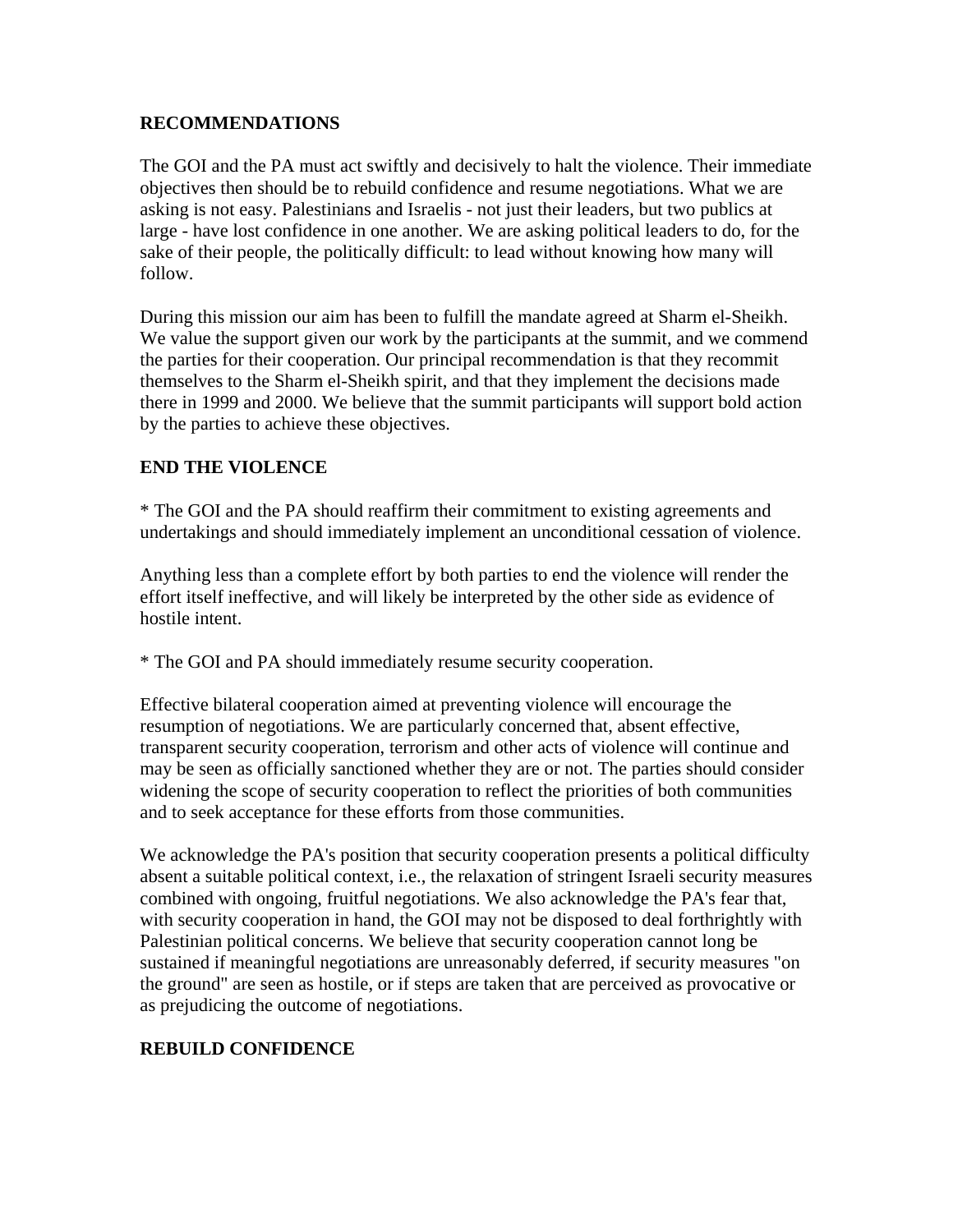\* The PA and GOI should work together to establish a meaningful "cooling off period" and implement additional confidence building measures, some of which were proposed in the October 2000 Sharm el-Sheikh Statement and some of which were offered by the U.S. on January 7, 2001 in Cairo.

\* The PA and GOI should resume their efforts to identify, condemn and discourage incitement in all its forms.

\* The PA should make clear through concrete action to Palestinians and Israelis alike that terrorism is reprehensible and unacceptable, and that the PA will make a 100 percent effort to prevent terrorist operations and to punish perpetrators. This effort should include immediate steps to apprehend and incarcerate terrorists operating within the PA's jurisdiction.

\* The GOI should freeze all settlement activity, including the "natural growth" of existing settlements.

The kind of security cooperation desired by the GOI cannot for long co-exist with settlement activity described very recently by the European Union as causing "great concern" and by the U.S. as "provocative."

\* The GOI should give careful consideration to whether settlements which are focal points for substantial friction are valuable bargaining chips for future negotiations or provocations likely to preclude the onset of productive talks.

\* The GOI may wish to make it clear to the PA that a future peace would pose no threat to the territorial contiguity of a Palestinian State to be established in the West Bank and the Gaza Strip.

\* The IDF should consider withdrawing to positions held before September 28, 2000 which will reduce the number of friction points and the potential for violent confrontations.

\* The GOI should ensure that the IDF adopt and enforce policies and procedures encouraging non-lethal responses to unarmed demonstrators, with a view to minimizing casualties and friction between the two communities. The IDF should:

\* Re-institute, as a matter of course, military police investigations into Palestinian deaths resulting from IDF actions in the Palestinian territories in incidents not involving terrorism. The IDF should abandon the blanket characterization of the current uprising as "an armed conflict short of war," which fails to discriminate between terrorism and protest.

\* Adopt tactics of crowd-control that minimize the potential for deaths and casualties, including the withdrawal of metal-cored rubber rounds from general use.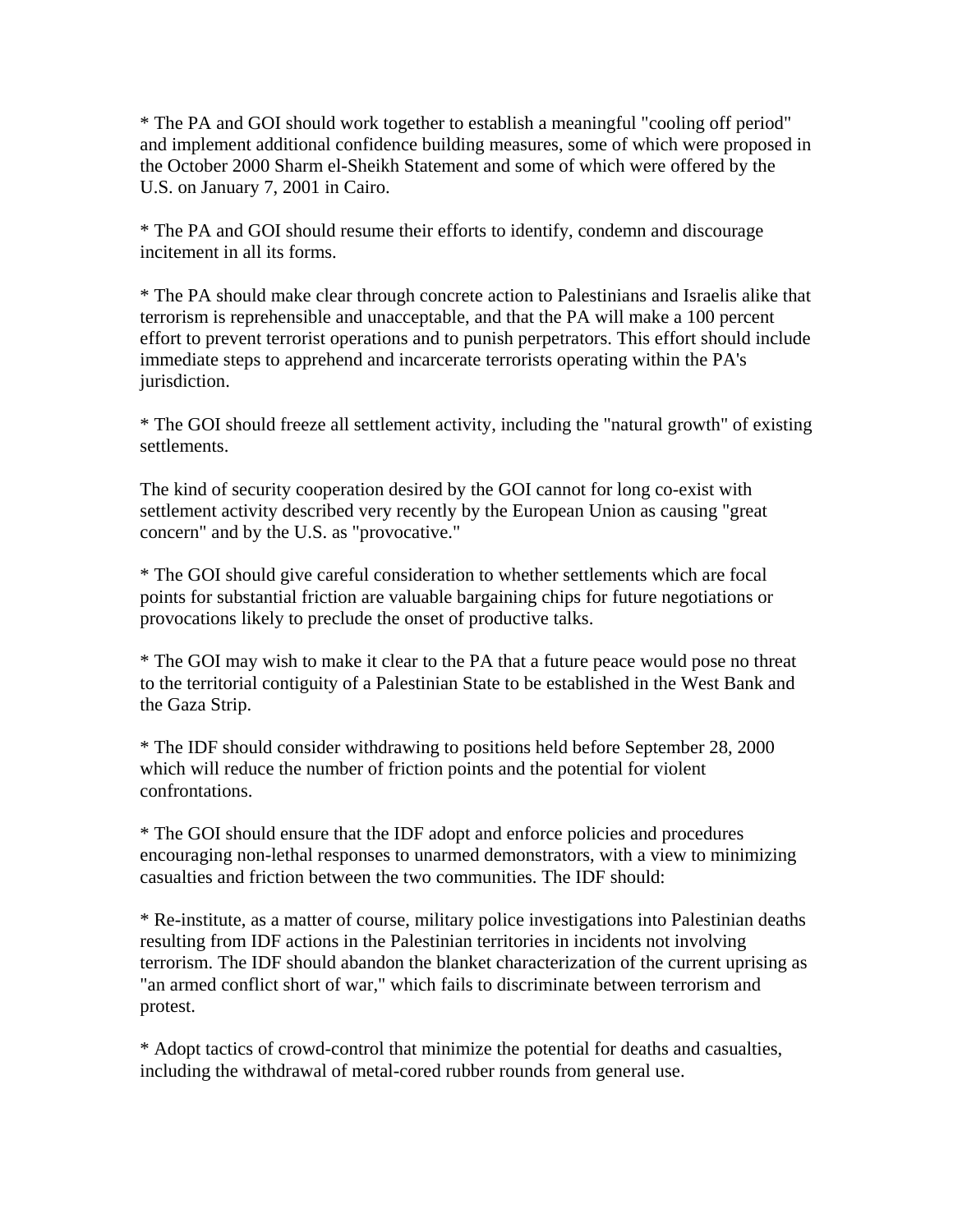\* Ensure that experienced, seasoned personnel are present for duty at all times at known friction points.

\* Ensure that the stated values and standard operating procedures of the IDF effectively instill the duty of caring for Palestinians in the West Bank and Gaza Strip as well as Israelis living there, consistent with The Ethical Code of The IDF.

\* The GOI should lift closures, transfer to the PA all tax revenues owed, and permit Palestinians who had been employed in Israel to return to their jobs; and should ensure that security forces and settlers refrain from the destruction of homes and roads, as well as trees and other agricultural property in Palestinian areas. We acknowledge the GOI's position that actions of this nature have been taken for security reasons. Nevertheless, their economic effects will persist for years.

\* The PA should renew cooperation with Israeli security agencies to ensure, to the maximum extent possible, that Palestinian workers employed within Israel are fully vetted and free of connections to organizations and individuals engaged in terrorism.

\* The PA should prevent gunmen from using Palestinian populated areas to fire upon Israeli populated areas and IDF positions. This tactic places civilians on both sides at unnecessary risk.

\* The GOI and IDF should adopt and enforce policies and procedures designed to ensure that the response to any gunfire emanating from Palestinian populated areas minimizes the danger to the lives and property of Palestinian civilians, bearing in mind that it is probably the objective of gunmen to elicit an excessive IDF response.

\* The GOI should take all necessary steps to prevent acts of violence by settlers.

\* The parties should abide by the provisions of the Wye River Agreement prohibiting illegal weapons.

\* The PA should take all necessary steps to establish a clear and unchallenged chain of command for armed personnel operating under its authority.

\* The PA should institute and enforce effective standards of conduct and accountability, both within the uniformed ranks and between the police and the civilian political leadership to which it reports.

\* The PA and GOI should consider a joint undertaking to preserve and protect holy places sacred to the traditions of Muslims, Jews, and Christians. An initiative of this nature might help to reverse a disturbing trend: the increasing use of religious themes to encourage and justify violence.

\* The GOI and PA should jointly endorse and support the work of Palestinian and Israeli non-governmental organizations (NGOs) involved in cross-community initiatives linking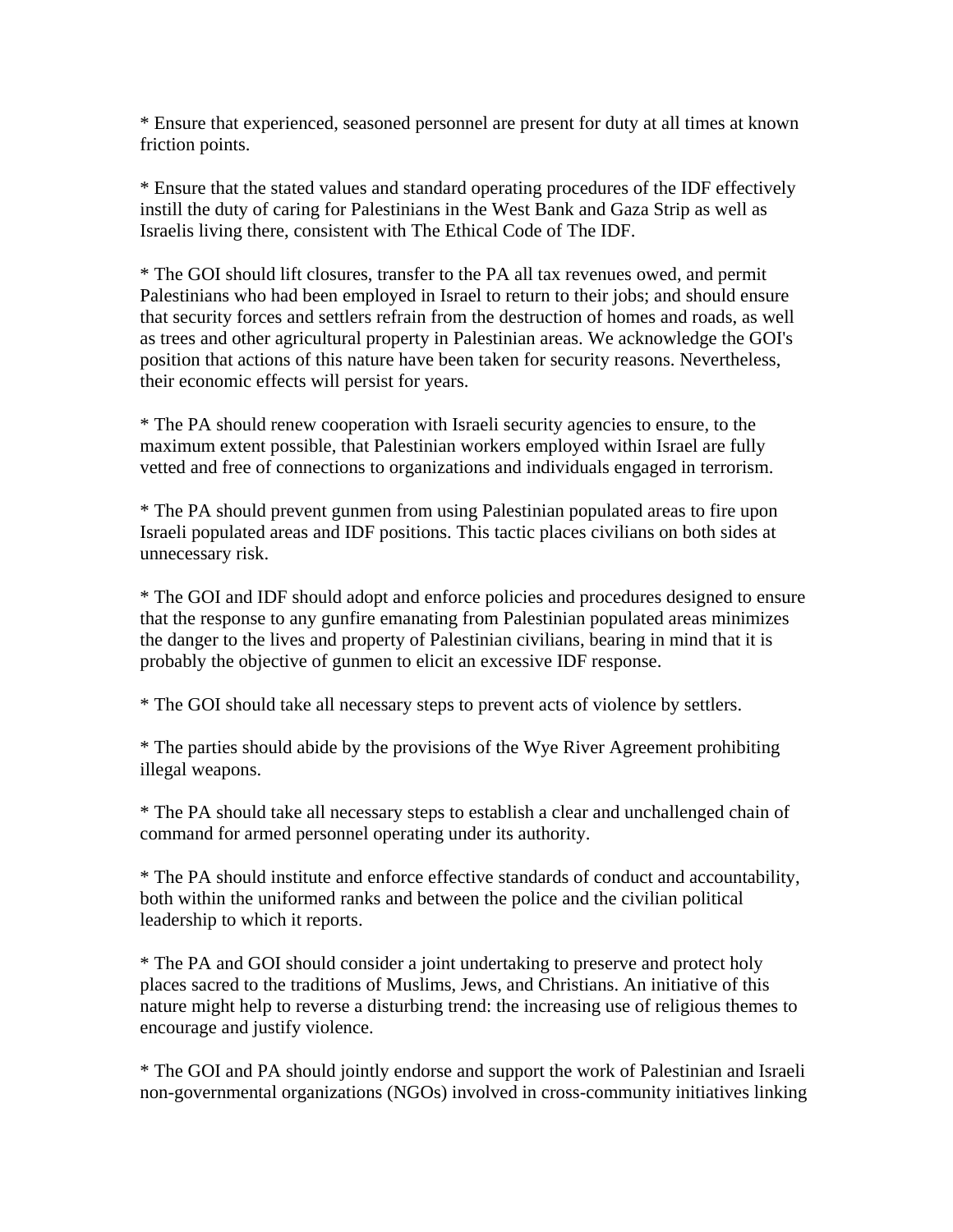the two peoples. It is important that these activities, including the provision of humanitarian aid to Palestinian villages by Israeli NGOs, receive the full backing of both parties.

# **RESUME NEGOTIATIONS**

\* We reiterate our belief that a 100 percent effort to stop the violence, an immediate resumption of security cooperation and an exchange of confidence building measures are all important for the resumption of negotiations. Yet none of these steps will long be sustained absent a return to serious negotiations.

It is not within our mandate to prescribe the venue, the basis or the agenda of negotiations. However, in order to provide an effective political context for practical cooperation between the parties, negotiations must not be unreasonably deferred and they must, in our view, manifest a spirit of compromise, reconciliation and partnership, notwithstanding the events of the past seven months.

\* In the spirit of the Sharm el-Sheikh agreements and understandings of 1999 and 2000, we recommend that the parties meet to reaffirm their commitment to signed agreements and mutual understandings, and take corresponding action. This should be the basis for resuming full and meaningful negotiations.

The parties are at a crossroads. If they do not return to the negotiating table, they face the prospect of fighting it out for years on end, with many of their citizens leaving for distant shores to live their lives and raise their children. We pray they make the right choice. That means stopping the violence now. Israelis and Palestinians have to live, work, and prosper together. History and geography have destined them to be neighbors. That cannot be changed. Only when their actions are guided by this awareness will they be able to develop the vision and reality of peace and shared prosperity.

Suleyman Demirel 9th President of the Republic of Turkey

Thorbjoern Jagland Minister of Foreign Affairs of Norway

George J. Mitchell, Chairman Former Member and Majority Leader of the United States Senate

Warren B. Rudman Former Member of the United States Senate

Javier Solana High Representative for the Common Foreign and Security Policy, European Union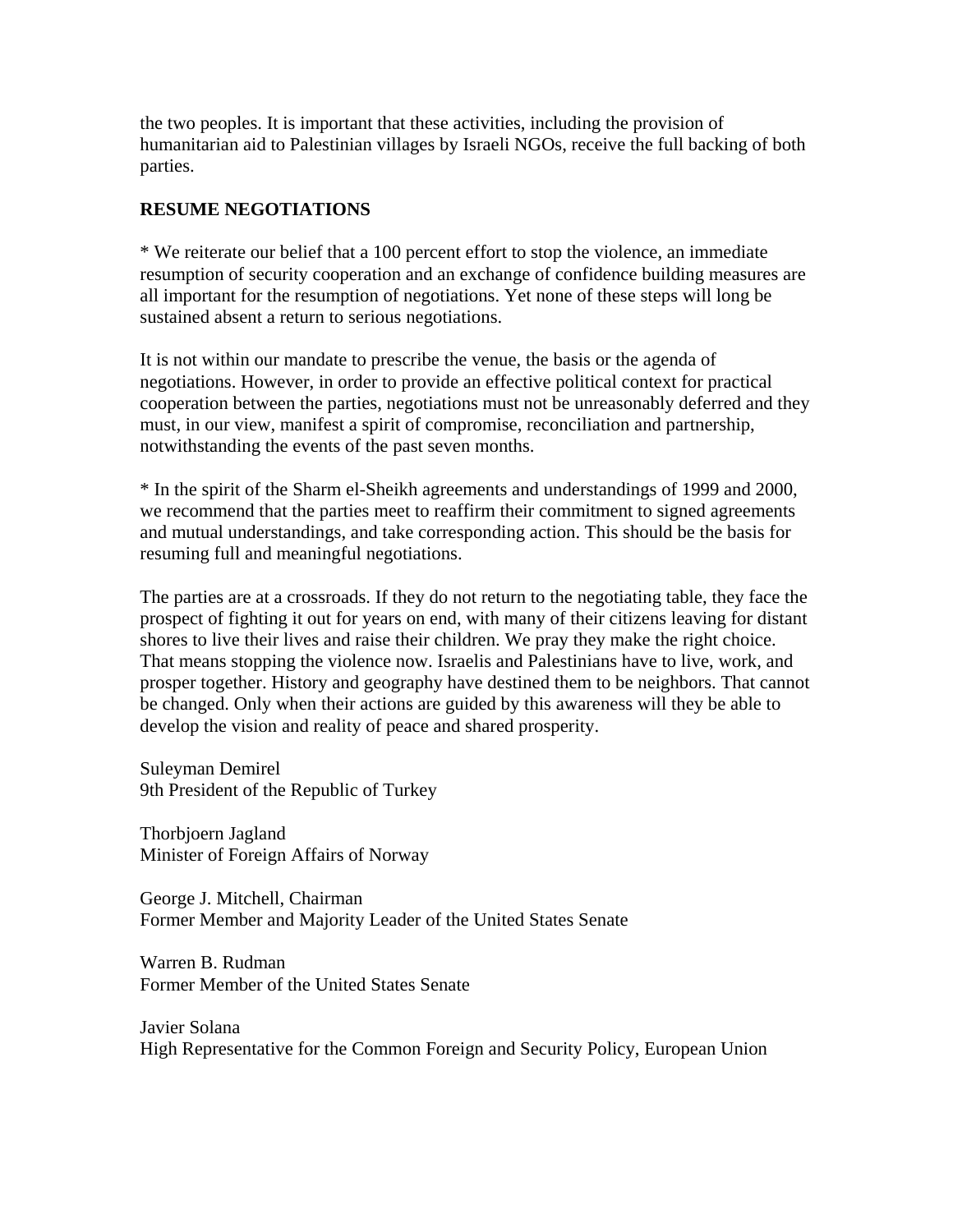## **NOTES:**

1 A copy of the statement is attached.

2 Copies of the President's letters are attached.

\_ftnref33 When informed of the planned visit, Ambassador Dennis Ross (President Clinton's Middle East Envoy) said that he told Israeli Minister of Interior Shlomo Ben-Ami, "I can think of a lot of bad ideas, but I can't think of a worse one." See Jane Perlez, "US Envoy Recalls the Day Pandora's Box Wouldn't Shut," The New York Times, January 29, 2001.

4 U.S. Department of State, Country Reports on Human Rights Practices - 2000 (Israel), Bureau of Democracy, Human Rights and Labor, February 2001, http://www.state.gov/g/drl/rls/hrrpt/2000/ nea/index.

5 Government of Israel, First Statement, 28 December 2000 (hereafter "GOI, First Statement"), para 187. B'Tselem (The Israeli Information Center for Human Rights in the Occupied Territories) reported that 70 police were injured. See Events on the Temple Mount - 29 September 2000: Interim Report, http://www.btselem.org/files/site/Violent Events/TempleMount 2000 eng.as.

6 Disturbances also occurred within Israel's Arab community, resulting in thirteen deaths. These events do not fall within the mandate of this Committee and are the subject of an official GOI inquiry.

7 GOI, First Statement, para 118.

8 Id., para 110. According to the GOI, the Palestinian Minister of Posts and Telecommunications declared at a rally in Lebanon in March 2001 that the confrontation with Israel had been planned following the Camp David Summit. See Government of Israel, Second Statement, 20 March 2001 (hereafter, "GOI, Second Statement"), para 2. The PA provided the Committee a translation of a letter from the Minister, dated March 12, 2001, in which the Minister denied saying that the intifada was planned, and that his statement in Lebanon was misquoted and taken out of context. We were told by an Israeli Defense Force (IDF) intelligence officer that while the declaration itself was not definitive, it represented an "open-source" version of what was known to the IDF through "other means"; knowledge and means not shared by the IDF with the Committee.

9 Palestine Liberation Organization, Preliminary Submission of the Palestine Liberation Organization to the International Commission of Inquiry, December 8, 2000, p. 10. Note: submissions to the Committee from the Palestinian side were made by the PLO.

10 Palestine Liberation Organization, A Crisis of Faith: Second Submission of the Palestine Liberation Organization to the Sharm El-Sheikh Fact-Finding Committee, December 30,2000 (hereafter "PLO, Second Submission"), p. 16.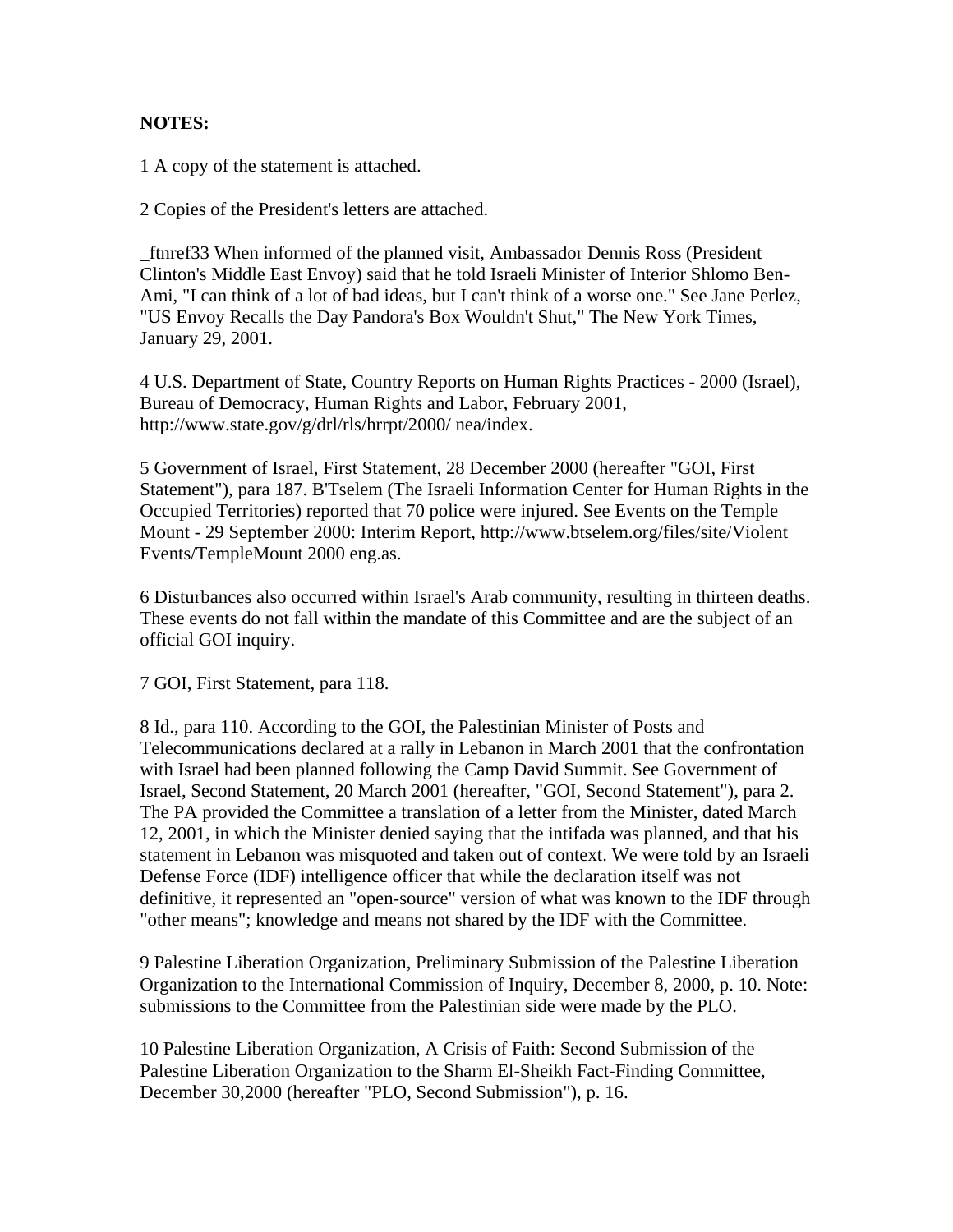11 See GOI, First Statement, para 286.

12 Palestine Liberation Organization, Third Submission of The Palestine Liberation Organization to the Sharm El-Sheikh Fact-Finding Committee, April 3, 2001 (hereafter "PLO, Third Submission"), p. 51.

13 GOI, Second Statement, para 4.

14 GOI, First Statement, para 19.

15 PLO, Third Submission, p. 25.

16 Id., pp. 46-50.

17 Id., pp. 27-28.

18 PLO, Second Submission, p. 14.

19 Id., pp. 14-15.

20 GOI, Second Statement, para 82.

21 GOI, First Statement, para 99.

22 GOI Second Statement, para 19, referring to the Exchange of Notes Between the Prime Minister of Israel and the Chairman of the PLO, 9- 10 September 1993.

23 Id., para 21.

24 Testimony before the United States House of Representatives Committee on Appropriations, 102nd Congress, May 22, 1991.

25 On March 21, 1980, Secretary of State Cyrus Vance, speaking on behalf of the Carter Administration, stated: "U.S. policy toward the establishment of Israeli settlements in the occupied territories is unequivocal and has long been a matter of public record. We consider it to be contrary to international law and an impediment to the successful conclusion of the Middle East peace process."

On September 1, 1982, President Ronald Reagan announced what came to be known as The Reagan Plan for the Middle East, stating that: "[T]he immediate adoption of a settlements freeze by Israel, more than any other action, could create the confidence needed for wider participation in these talks. Further settlement activity is in no way necessary for the security of Israel and only diminishes the confidence of the Arabs that a final outcome can be freely and fairly negotiated."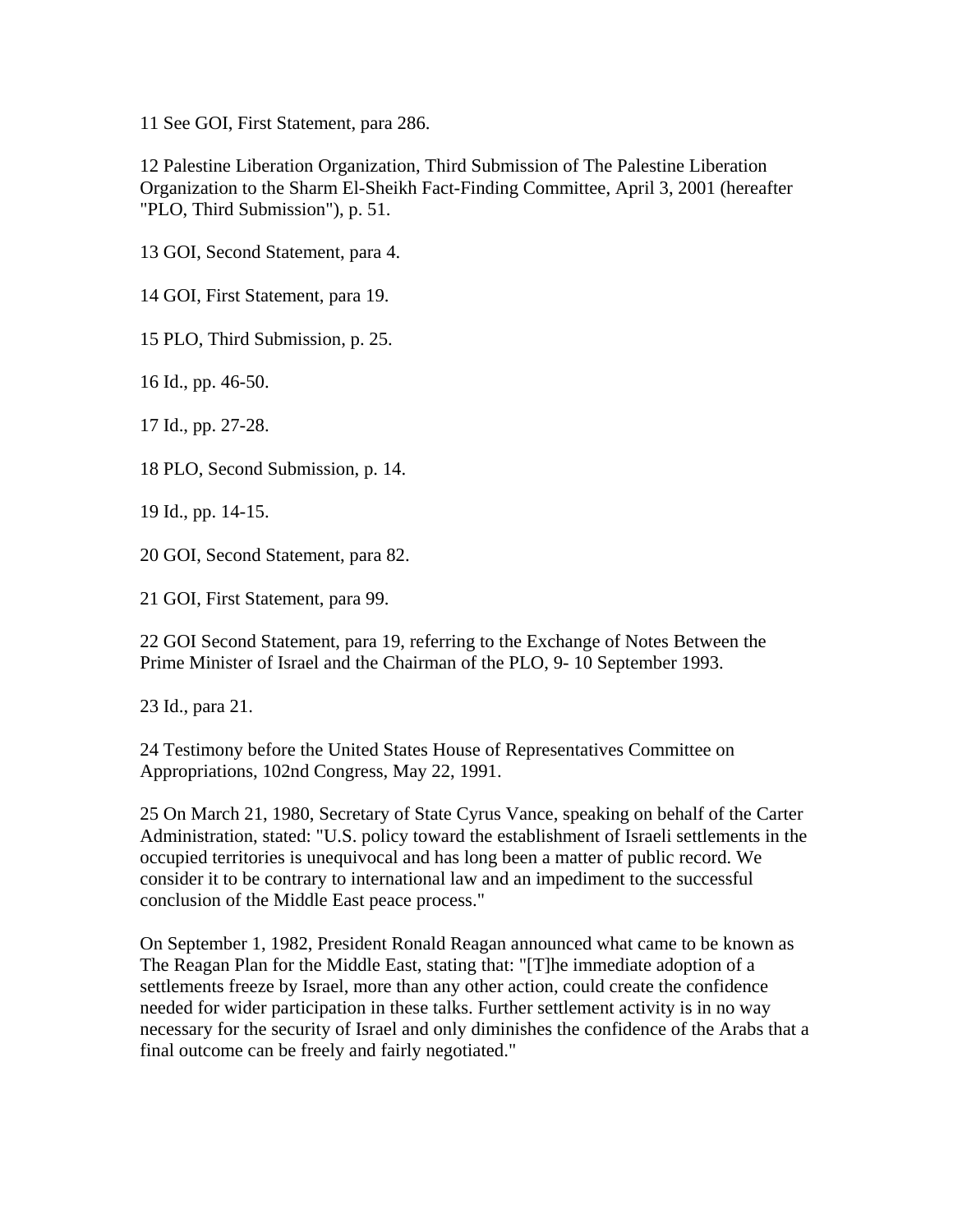On December 16, 1996, at a press conference, President Bill Clinton stated: "It just stands to reason that anything that preempts the outcome [of the negotiations] ... cannot be helpful in making peace. I don't think anything should be done that would be seen as preempting the outcome." Asked if he viewed the settlements as an obstacle to peace, President Clinton replied, "Absolutely. Absolutely."

On April 5, 2001, a U.S. State Department spokesman, speaking for the current administration, stated: "Continuing settlement activity does risk inflaming an already volatile situation in the region"; he described that activity as "provocative."

26 There are 400 settlers in the "H2" sector of central Hebron, and 6,000 in the Kiryat Arba settlement on the eastern edge of the city. See "An Introduction to the City of Hebron," published by the Temporary International Presence in Hebron, http://www.tiph.org/.

27 Central Intelligence Agency, The World Factbook 2000, http://www.cia.gov/cia/publications/factbook/geos/gz.html

28Ha'aretz, English Language Edition, April 10, 2001, p. 5.

29 GOI, First Statement, para 286.

30 Id., para 189.

31 B'Tselem, Illusions of Restraint: Human Rights Violations During the Events in the Occupied Territories, 29 September-2 December 2000, December 2000, p. 4.

32 GOI, First Statement, para 306. "The stated policy of the IDF is that whenever a Palestinian in the Occupied Territories dies at the hands of a soldier, an investigation is to be made by the Department of Military Police Investigations (MPI), except in cases defined as 'hostile terrorist activity.'" See B'Tselem, Illusions of Restraint, p. 24. See also, Alex Fishman, "The Intifada, the IDF and Investigations," Yediot Aharonot (in English, Richard Bell Press, 1996, Ltd.), January 19, 2001.

33 GOI, Second Statement, para 69-80.

34 PLO, Third Submission, p. 69.

35 Id., p. 60.

36 GOI, Second Statement, para 78.

37 GOI, First Statement, para 305.

38 Israel Defense Forces, The Ethical Code of the Israel Defense Forces, http://www.idf.il/english/doctrine/doctrine.stm.